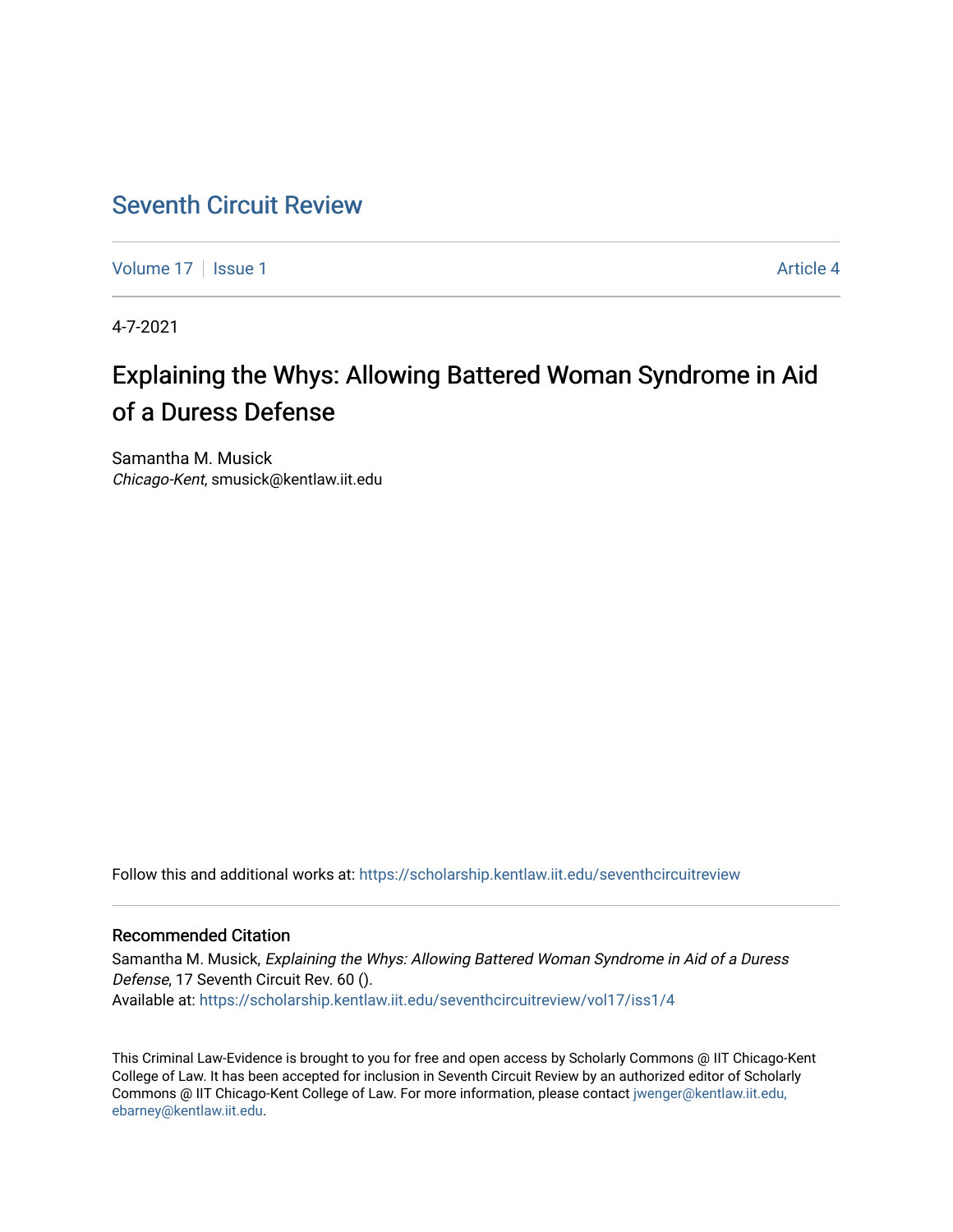SEVENTH CIRCUIT REVIEW Volume 17 Fall 2021

### **EXPLAINING THE WHYS: ALLOWING BATTERED WOMAN SYNDROME IN AID OF A DURESS DEFENSE**

SAMANTHA M. MUSICK\*

Cite as: Samantha M. Musick, *Explaining the Whys: Allowing Battered Woman Syndrome in Aid of a Duress Defense*, 15 SEVENTH CIRCUIT REV. \_\_\_ (2021), at http://www.kentlaw.iit.edu/Documents/Academic Programs/7CR/v15 /musick.pdf.

#### **INTRODUCTION**

Gabby Petito's disappearance gripped the nation during the summer of 2021. Millions of Americans and people across the globe viewed the body camera footage depicting what appeared to be the aftermath of a domestic dispute between Gabby and her fiancée, with indications of underlying abuse and harm.<sup>1</sup> The world watched as a broken family pled for information, and—despite all odds—longed for her safe return. However, like the distraught families of so many others, when a body was found matching Gabby's description, their

<sup>\*</sup>J.D. candidate, May 2022, Chicago-Kent College of Law, Illinois Institute of Technology. I would like to thank my father for his constant support and encouragement as well as my mother, whose love of reading and writing has inspired me all of my life. I would further like to thank my fiancé for his constant patience and well-timed humor, they have provided immeasurable relief throughout this process. I would like to dedicate this piece to my grandmothers, Mildred Musick, undoubtedly the strongest woman I have ever known, and Leona Klimek, the woman that saw to it that I could live out my dreams. I also wish to acknowledge Professor Hal Morris, Erin Monforti, and all of the talented members of this year's *Review* who have supported me and inspired me to become a better writer, thinker, and listener.

<sup>1</sup> Fox 13 Tampa Bay, *Gabby Petito Case: Full Utah Bodycam Video*, YOUTUBE (Sept. 16, 2021), https://www.youtube.com/watch?v=fCGsW41aQEw.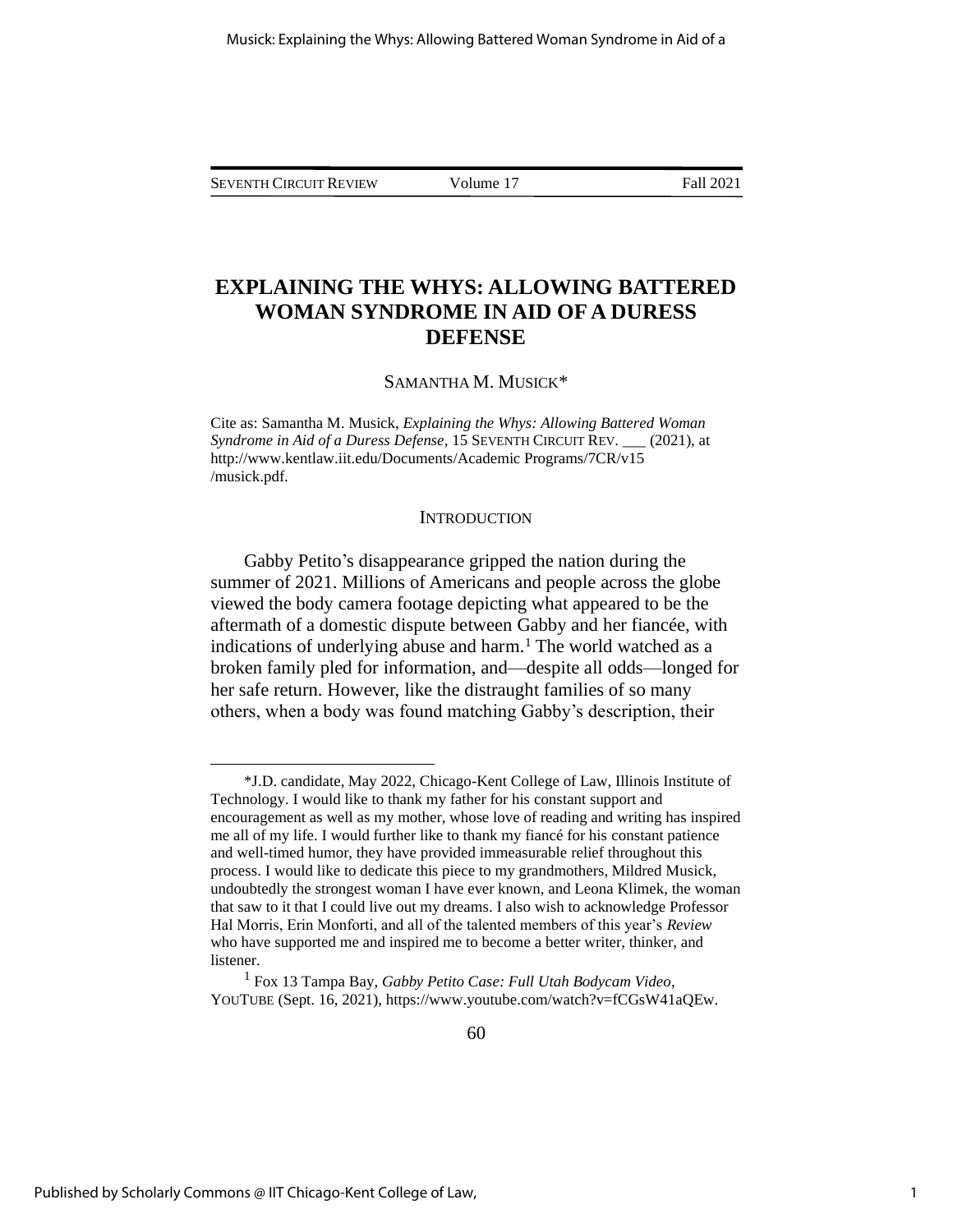| <b>SEVENTH CIRCUIT REVIEW</b> | Volume 17 | Fall 2021 |
|-------------------------------|-----------|-----------|
|                               |           |           |

flickering hope extinguished.<sup>2</sup> Following the discovery, the flood of social media posts showcased Gabby as the newest addition to the list of so many other victims of domestic violence, serving as a reminder that these abhorrent acts remain a pervasive reality for many women today.<sup>3</sup>

According to the National Coalition Against Domestic Violence, on average, nearly twenty people per minute are physically abused by an intimate partner in the United States.<sup>4</sup> Notably, female victims sustain injuries three times more often than their male counterparts.<sup>5</sup> One consequence of this violence manifests in what is known as Battered Woman Syndrome (BWS).<sup>6</sup>

<sup>2</sup> Eyewitness News, *Gabby Petito Timeline: Everything we know about her Disappearance*, ABC7 NEW YORK (Nov. 23, 2021, 12:44 PM), https://abc7ny.com/ gabby-petito-disappearance-timeline-brian-laundrie/11024821/.

<sup>3</sup> *See* Shannan Catalano, Ph.D. et al., *Bureau of Justice Statistics Selected Findings: Female Victims of Violence*, U.S. DEPARTMENT OF JUSTICE (Oct. 23, 2009), https://bjs.ojp.gov/content/pub/pdf/fvv.pdf (providing selected findings on statistics of female victims of violence from 2009); *see also* Danielle Wallace, *Gabby Petito Joins Other Missing Women Whose Partners were Investigated*, FOX NEWS (Sept. 15, 2021), https://www.foxnews.com/us/gabby-petito-brian-laundriemissing-persons-cases (listing other woman either missing or found dead because of their spouses or intimate partners, most having a history of domestic abuse).

<sup>4</sup> National Coalition Against Domestic Violence, *Statistics*, https://ncadv.org/ STATISTICS.

<sup>5</sup> S.G. Smith, et al., *The National Intimate Partner and Sexual Violence Survey: 2010-2012 State Report*, NATIONAL CENTER FOR INJURY PREVENTION AND CONTROL DIVISION OF VIOLENCE PREVENTION (2017), https://www.cdc.gov/violencepreventio n/pdf/NISVS-StateReportBook.pdf.

<sup>6</sup> *See* Alexander Detchelt, *Recognizing Domestic Violence Directed Towards Men: Overcoming Societal Perceptions, Conducting Accurate Studies, and Enacting Responsible Legislation*, 12 KAN. J.L. & PUB.POL'Y 249, 251 (2003) (acknowledging that Battered Woman Syndrome's exclusion of male victims creates a disparity in the protection and support afforded to male victims of domestic violence under the law). Since BWS is currently *de facto* denied as a legal defense to male victims, this Comment will focus solely on female victims with the hopes that change will come for male victims.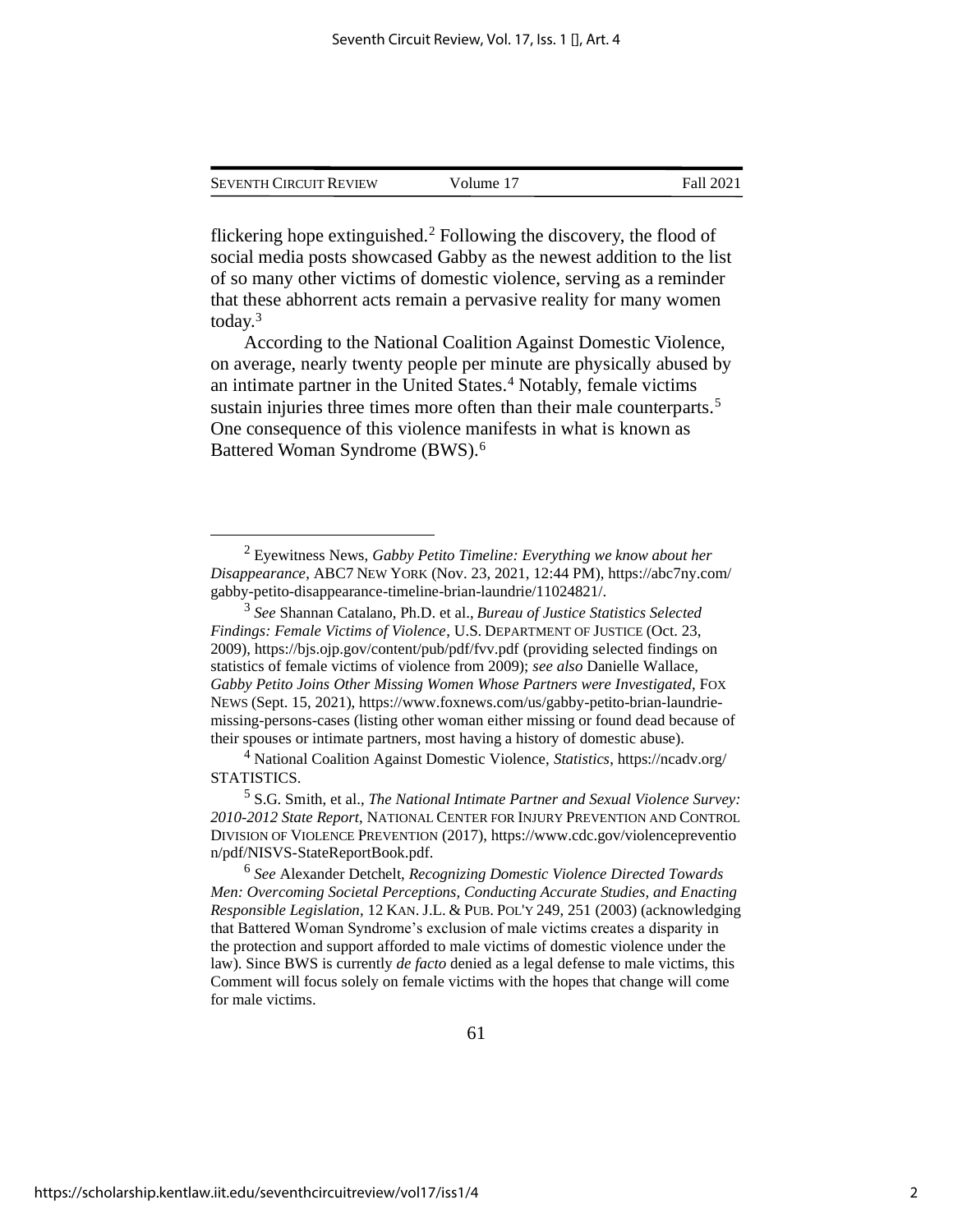| <b>SEVENTH CIRCUIT REVIEW</b> | Volume 17 | Fall 2021 |
|-------------------------------|-----------|-----------|
|                               |           |           |

In 1979, Lenore Walker proposed the concept of BWS.<sup>7</sup> She described it as consisting of "the pattern of the signs and symptoms that have been found to occur after a woman has been physically, sexually, and/or psychologically abused in an intimate relationship, when the partner . . . exerted power and control over the woman to coerce her into doing whatever he wanted."<sup>8</sup> This theory has since developed and is now also associated with Post Traumatic Stress Disorder.<sup>9</sup> Outside of the judicial system, BWS helps explain the "whys"—why she stayed, why she thought she was in danger, why she recanted, why she resorted to violence, why she went back, why she committed the crime—that mystify the public in cases like Gabby Petito's.<sup>10</sup> But inside the courtroom, BWS has emerged as a common legal defense.<sup>11</sup> While BWS has historically been used in homicide cases, it has increasingly been used to aid in providing a defense of duress to a myriad of criminal cases.<sup>12</sup>

The duress defense has two elements: (1) reasonable fear of imminent death or serious injury, and (2) the absence of reasonable,

<sup>10</sup> *See, e.g.*, People v. Evans, 631 N.E.2d 281, 288 (Ill. App. Ct. 1994) ("The law must finally step up to the times and itself comprehend the reality of domestic violence cases which involve victims of battered woman's syndrome. If the law does not keep up with the times in this area, a system whose raison d'être is justice will mete out injustice under the guise of unenlightened rationalizations.").

<sup>11</sup> *See* Strucke, *supra* note 9 (explaining that use of Battered Woman Syndrome as evidence of self-defense in homicide cases is currently admissible in seventy-six percent of states, 39 states as of 2000).

<sup>12</sup> *Id*.; *see* Susan D. Appel, Note, *Beyond Self-Defense: The Use of Battered Woman Syndrome in Duress Defenses*, 1994 U. ILL. L. REV. 955, 957–58 (1994) (listing instances where defendants have raised evidence of battered woman syndrome to support defense of duress for committing crimes like forging checks to pay bills, steal food or other items denied to children involved in the relationship, selling drugs fuel the abuser's addictions, and other crimes against third parties).

<sup>7</sup> John McClennen, Ph.D., et al., *The Battered Woman Syndrome*, SOCIAL WORK AND FAMILY VIOLENCE: THEORIES, ASSESSMENT, AND INTERVENTION 184 (Springer 2017).

<sup>8</sup> *Id*.

<sup>9</sup> Michelle Strucke & Kate Hajjar, *Battered Woman Syndrome*, CORNELL UNIVERSITY LAW SCHOOL SOCIAL SCIENCE AND LAW (2010), https://courses2.cit.cor nell.edu/sociallaw/student\_projects/BatteredWomanSyndrome.htm.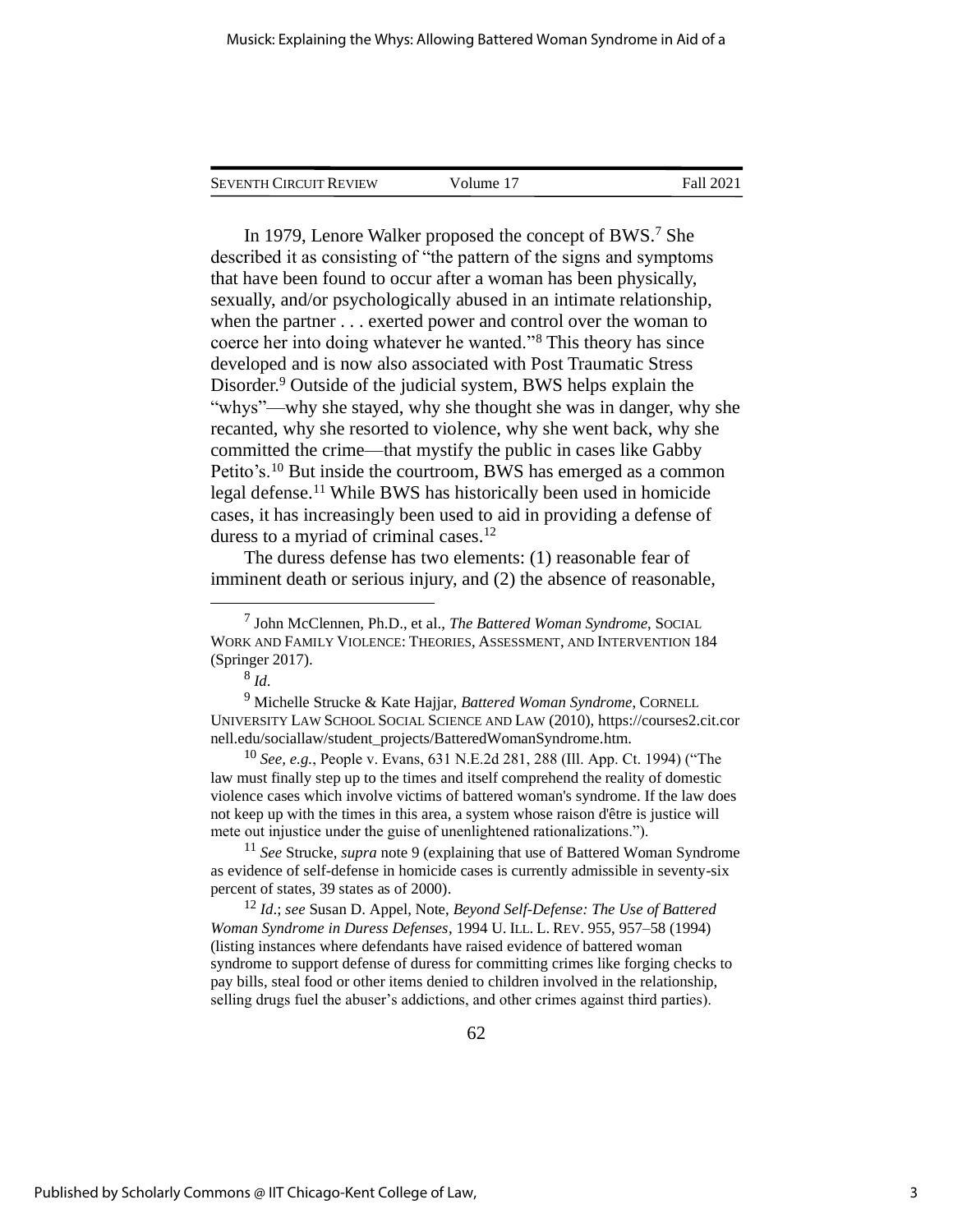|  | <b>SEVENTH CIRCUIT REVIEW</b> | Volume 17 | Fall 2021 |
|--|-------------------------------|-----------|-----------|
|--|-------------------------------|-----------|-----------|

legal alternatives to committing the crime.<sup>13</sup> Hence, when battered women commit crimes while under the control of their abuser's threats of or actual violence, the battered woman is now presumed to have acted under duress.<sup>14</sup> Women suffering from BWS are often coerced by their abusers—directly or indirectly—to commit crimes. Typically, these women are intimidated into committing crimes (usually theft or other drug-related offenses)<sup>15</sup> against third parties.<sup>16</sup> The victims commit these crimes because of the immense pressure to comply with their abuser's demands to prevent further abuse. One advocate of allowing BWS as evidence of duress aptly stated, "battered women live in continual, unpredictable insecurity and terror, fostered by the presence of escalating violence."<sup>17</sup> Further, experts have "equated the experience of a battered woman with that of a hostage or prisoner of war."<sup>18</sup> One such woman is Marjory Dingwall.

Dingwall was a single mother recovering from alcohol abuse when she moved in with her soon-to-be-abuser, Aaron Stanley.<sup>19</sup> After a string of violent physical and emotional attacks, Dingwall was coerced into committing three robberies at Stanley's behest. 20 Eventually, this string of criminal activity lead to Dingwall's arrest.<sup>21</sup> In the United States District Court for the Western District of Wisconsin, Dingwall was charged with three counts of robbery and three counts of brandishing a firearm during a crime of violence.<sup>22</sup> While she admitted to the robberies, she claimed to have committed

<sup>18</sup> *Id*.

<sup>19</sup> United States v. Dingwall, 6 F.4th 744, 747–48 (7th Cir. 2021).

<sup>13</sup> United States v. Sawyer, 558 F.3d 705, 711 (7th Cir. 2009).

<sup>14</sup> Kelly Grace Monacella, *Supporting a Defense of Duress: The Admissibility of Battered Woman Syndrome*, 70 TEMP. L. REV. 699 (1997).

<sup>15</sup> Lenore E. Walker, THE BATTERED WOMAN SYNDROME 109, 142 (1984).

<sup>&</sup>lt;sup>16</sup> Distinguishable from crimes committed against their batterers, such as homicide.

<sup>17</sup> Monacella, *supra* note 11 at 699.

<sup>20</sup> *Id*. at 748–49.

<sup>21</sup> *Id*. at 749.

<sup>22</sup> *Id*. at 745.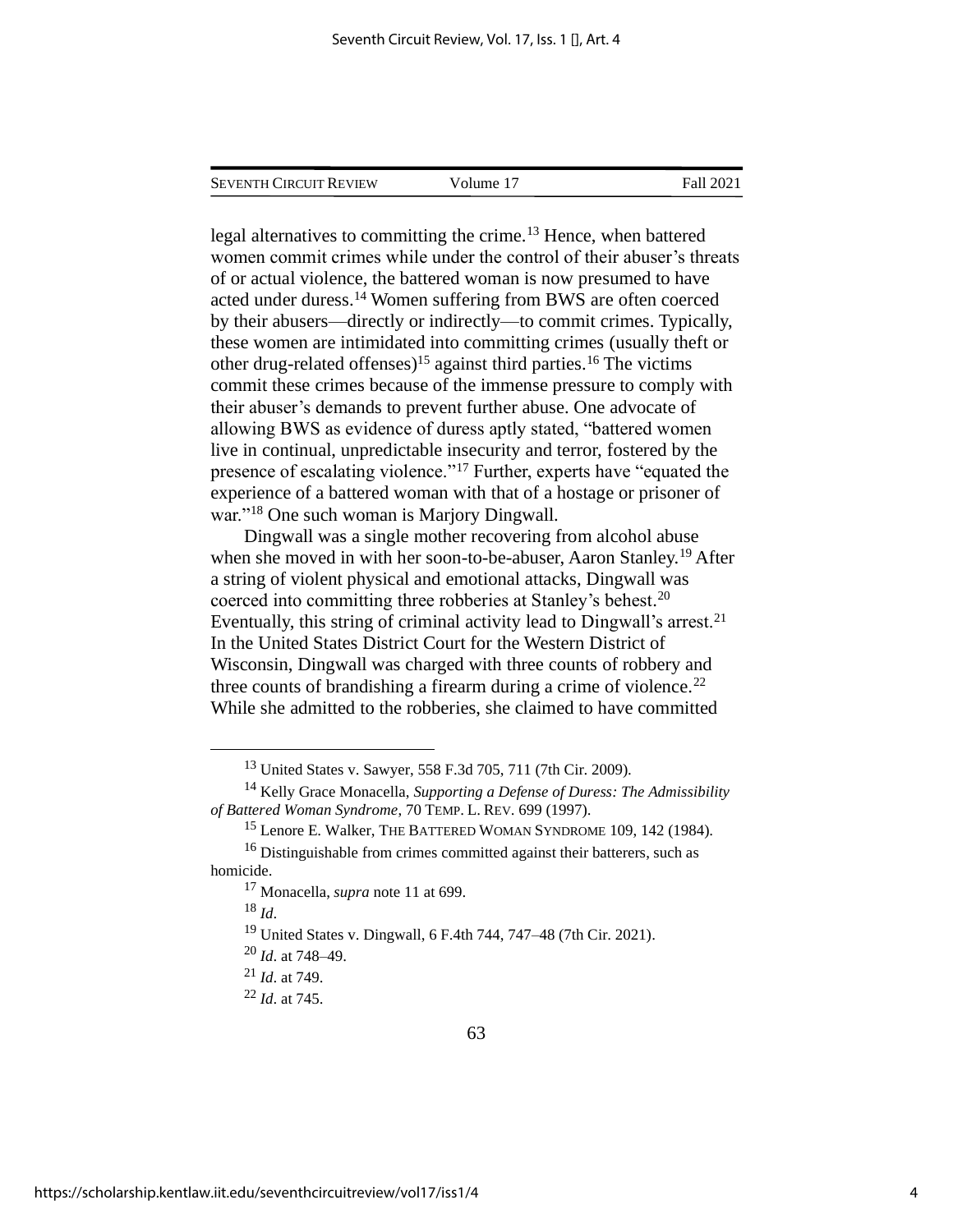| <b>SEVENTH CIRCUIT REVIEW</b> | Volume 17 | Fall 2021 |
|-------------------------------|-----------|-----------|
|                               |           |           |

them under duress—in fear of brutal violence at the hands of, Stanley.<sup>23</sup> Thus, Dingwall filed a motion in limine seeking a ruling on evidence to support her duress defense, including expert evidence on battering and its effects.<sup>24</sup> The district court denied Dingwall's motion, $^{25}$  reasoning that "even if Dingwall's evidence were credited, the duress requirements of imminence and of no legal alternatives could not be satisfied."<sup>26</sup> The district court judge also observed the absence of circuit precedent on the issue and stated he was looking "forward to seeing what the Seventh Circuit says about it."<sup>27</sup> On appeal in *United States v. Dingwall*, the Seventh Circuit reversed the district court's judgment, holding that the immediate physical presence of a threat is not always essential to find a duress defense.<sup>28</sup> Further, any expert evidence of battering and its effects may be permitted to support a duress defense.<sup>29</sup> The Seventh Circuit reasoned that it could inform the jury how an "objectively reasonable" person under the Defendant's circumstances might act.<sup>30</sup> In doing so, the Seventh Circuit joined the District of Columbia, Sixth, and Ninth Circuits.<sup>31</sup> On the other end of the spectrum, the Fifth and Tenth Circuits hold the contrary belief that evidence of battered woman's syndrome should be excluded from duress defenses.<sup>32</sup>

This Comment will address the current circuit split with emphasis on the Seventh Circuit's case of *United States v. Dingwall*. <sup>33</sup> Part I will examine the legal rules surrounding duress and how BWS has developed into an important evidentiary tool for woman claiming this

<sup>23</sup> *Id*. <sup>24</sup> *Id*. at 746.  $^{25}$  *Id.* <sup>26</sup> *Id*. at 750.  $^{27}$  *Id.* <sup>28</sup> *Id*. at 746. <sup>29</sup> *Id*. <sup>30</sup> *Id*.  $31$  *Id.* <sup>32</sup> *Id*. at 746. <sup>33</sup> *Id*. at 745.

64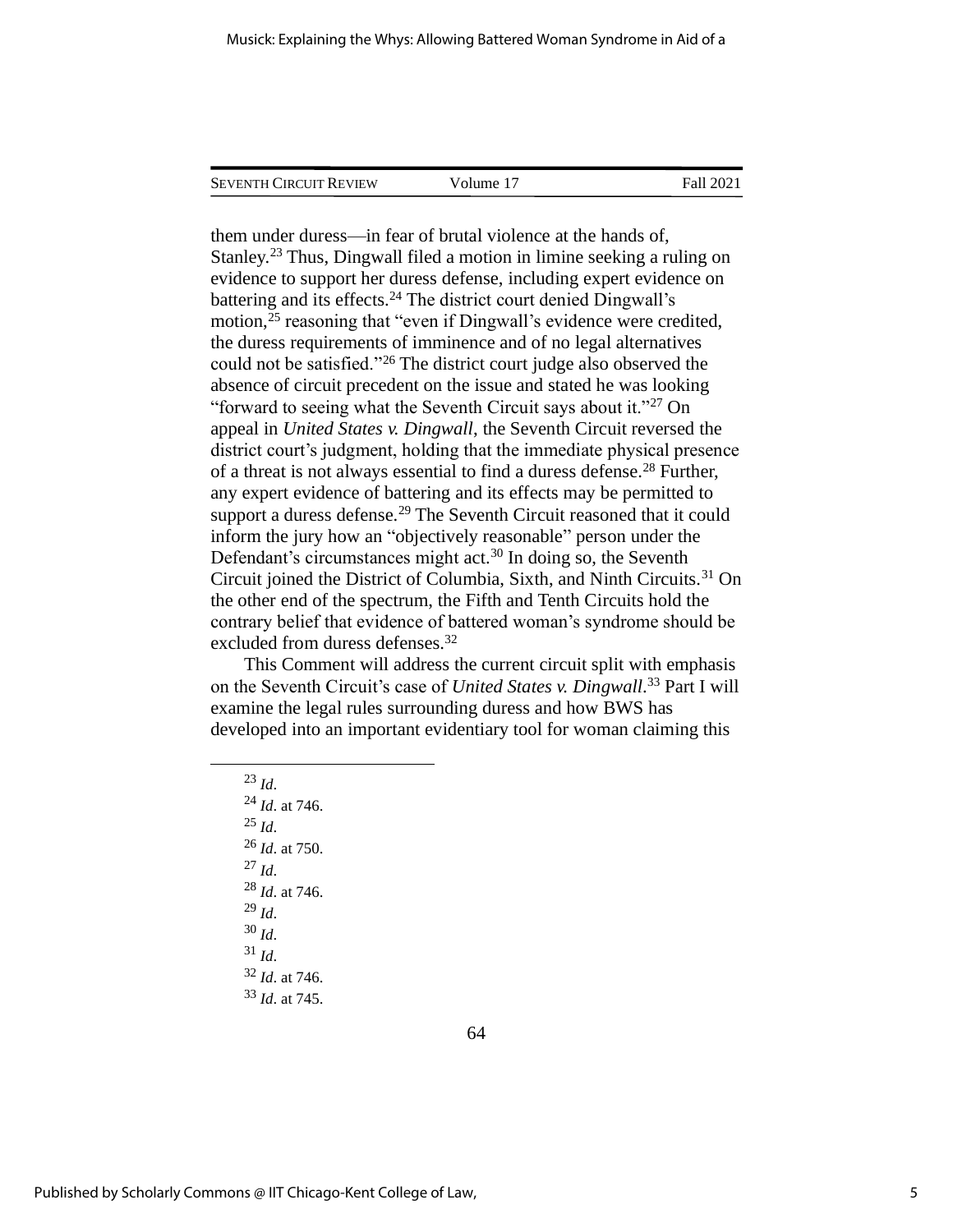| <b>SEVENTH CIRCUIT REVIEW</b> | Volume 17 | Fall 2021 |
|-------------------------------|-----------|-----------|
|                               |           |           |

defense. This section will also acknowledge the myriad of critiques surrounding BWS and how the use of expert testimony legitimizes its use in criminal courtrooms. Part II analyzes how the various circuits have interpreted BWS as evidence in duress claims resulting in a split among them. Part III analyzes the Seventh Circuit case of *Dingwall*, and how this court of appeals reached the correct decision.

#### I. ESTABLISHING DURESS: THE APPLICATION AND RISKS ASSOCIATED WITH BWS

#### *A. The Legal Rules of Duress*

Although duress is sometimes used in civil law settings (such as defending against the enforceability of contracts), BWS is most commonly employed in the criminal context.<sup>34</sup> That being said, many courts, scholars, and even the Model Penal Code ("MPC") have defined and interpreted duress. According to the Supreme Court, the defense of duress "may excuse conduct that would otherwise be punishable."<sup>35</sup> This is because the defendant "nevertheless acted under a threat of greater immediate harm that could only be avoided by committing the crime charged."<sup>36</sup> To present a duress defense, the defendant must produce evidence that (1) "she reasonably feared immediate death or serious bodily harm unless she committed the offense;" and (2) "there was no reasonable opportunity to refuse to commit the offense and avoid the threatened injury."<sup>37</sup> In addition, to satisfy a threshold showing of a duress defense, "a defendant must

<sup>34</sup> *See* Christopher A. Jensen, *Duress: A Breach-of-Contract Defense in Minnesota*, THE JENSEN LITIGATION FIRM PLLC (Jun. 29, 2020), https://www.jensen lawmn.com/duress-coercion-defense; *see also* The Tormey Law Firm, LLC, *Battered Woman Syndrome: A Pattern of Abuse, A Form of Evidence*, BLOG (Sept. 27, 2021), https://www.njrestrainingorderlawyers.com/blog/battered-womansyndrome-a-pattern-of-abuse-a-form-of-evidence/ (stating BWS can be used in both the criminal and civil setting).

 $35$  Dixon v. United States, 548 U.S. 1, 6 (2006).

<sup>36</sup> United States v. Sawyer, 558 F.3d 705, 711 (7th Cir. 2009). <sup>37</sup> *Id*.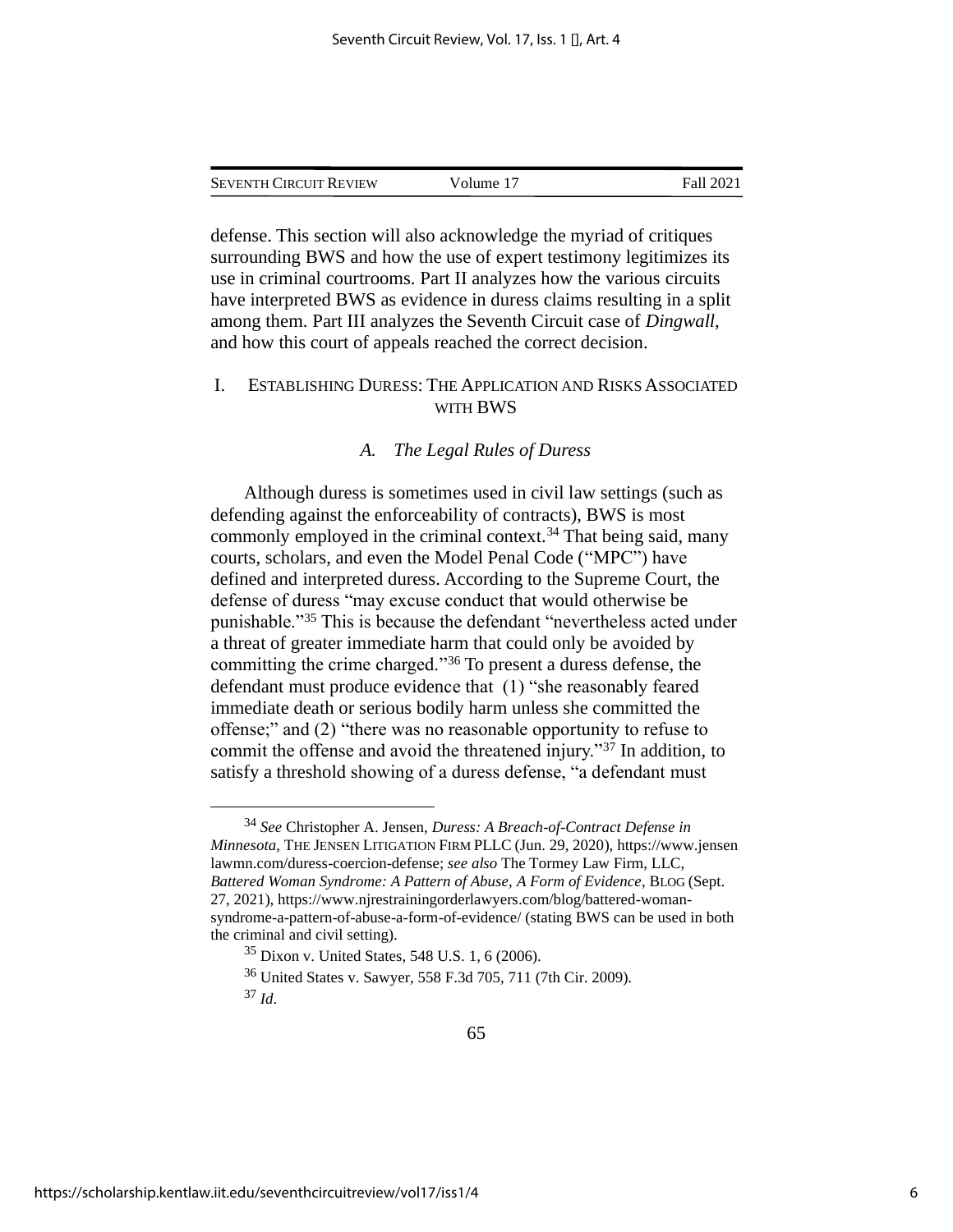| <b>SEVENTH CIRCUIT REVIEW</b> | Volume 17 | Fall 2021 |
|-------------------------------|-----------|-----------|

introduce sufficient evidence as to all the elements of the defense."<sup>38</sup> It should also be noted, that the duress defense uses the term "reasonable" twice.<sup>39</sup> First, in terms of the defendant's reasonable fear of harm; and second, in terms of whether a reasonable and legal alternative was available.<sup>40</sup> The MPC also interprets the use of reasonableness stating it as an affirmative defense where the actor engaged in the conduct "because he was coerced to do so by the use of, or threat to use, unlawful force against his person . . . that a person of reasonable firmness in his situation would have been unable to resist."<sup>41</sup> Additionally, the D.C. Circuit has held that "reasonableness is the touchstone of a duress defense . . . Whether an alternative is reasonable turns on whether a reasonable person would have availed herself of it."<sup>42</sup> In a similar vein, expert evidence on battering and its effects may give a jury useful insight about the situation in which a person of reasonable firmness finds herself unable to avoid committing crime.<sup>43</sup> Applying an objective or subjective standard to expert testimony is one of the primary causes for the circuit split on cases involving use of expert testimony on BWS to prove duress.

#### 1. Reasonable Fear of Imminent Violence

A wealth of precedent explains the requirements for fulfilling the first requirement of showing duress. To begin, Supreme Court precedent suggests that any defendant who presents a duress defense must show that they stopped committing the crime as soon as the claimed duress "lost its coercive force."<sup>44</sup> In addition, the Seventh

<sup>38</sup> United States v. Tanner, 941 F.2d 574, 588 (7th Cir. 1991); *see also Dixon*, 548 U.S. at 17 (holding a defendant must establish duress defense by preponderance of evidence).

 $39$  United States v. Dingwall, 6 F.4th 744, 747 (7th Cir. 2021). <sup>40</sup> *Id*.

<sup>41</sup> Model Penal Code § 2:09(1) (1985).

<sup>42</sup> United States v. Nwoye, 824 F.3d 1129, 1136-37 (D.C. Cir. 2016).

<sup>43</sup> *Id*. at 1137; MPC § 2:09.

<sup>44</sup> *See* United States v. Bailey, 444 U.S. 394, 412-13, (1980).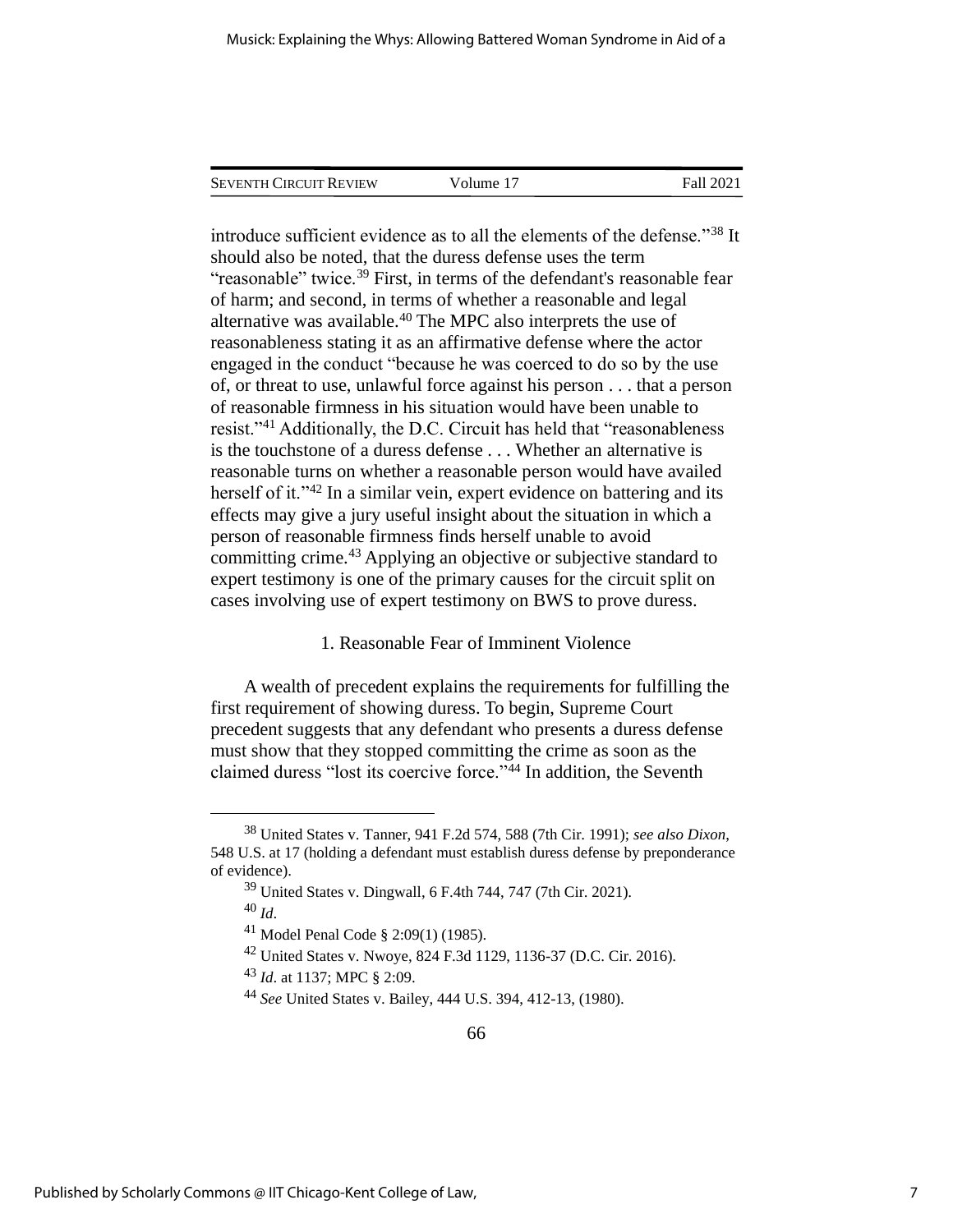| <b>SEVENTH CIRCUIT REVIEW</b> | Volume 17 | Fall 2021 |
|-------------------------------|-----------|-----------|
|                               |           |           |

Circuit has explained that there must be evidence that the threatened harm was "present, immediate, or impending."<sup>45</sup> Furthermore, the D.C. Circuit has held that "reasonableness—under both the imminence prong and the no-reasonable alternative prong—is not assessed in the abstract."<sup>46</sup> While some circuits believe this is evaluated on a subjective basis, several others have rejected this notion.<sup>47</sup> In essence, these courts implement a much more rigid objective standard. Yet, the general consensus agrees that to fulfill this element, a defendant must show that they committed the crime strictly while under a coercive influence and was afraid of adverse and violent consequences if they did not do so.

2. Lacked a Reasonable Alternative to Breaking the Law

According to the Supreme Court, legal alternatives to violating the law (such as a chance to refuse to do the criminal act and the option to avoid the threatened harm) will undue a duress defense.<sup>48</sup> In response, many of the circuits believe expert testimony is crucial for a jury to evaluate whether victims of BWS truly believed they had no options to avoid violence from their abusers. Contrary to this, several circuits believe evidence of the defendant's individual circumstances cut against duress's objective standard and should not be admitted at all on this point.<sup>49</sup>

#### *B. Establishing Battered Woman Syndrome*

Dr. Lenore Walker, a psychology professor at Nova Southwestern University College of Psychology coined the phrase "Battered Woman

<sup>45</sup> United States v. Tanner, 941 F.2d 574, 587 (7th Cir. 1991).

<sup>46</sup> *Nwoye*, 824 F.3d at 1137.

<sup>47</sup> *See* discussion *infra* Section II.

<sup>48</sup> *Bailey*, 444 U.S. at 411 (1980); *see also* United States v. Dingwall, 6 F.4th 744, 758 (7th Cir. 2021) (listing options Dingwall could have taken such as escape, calling for help, or refusing to commit the crime).

<sup>49</sup> *See* discussion *infra* Section II.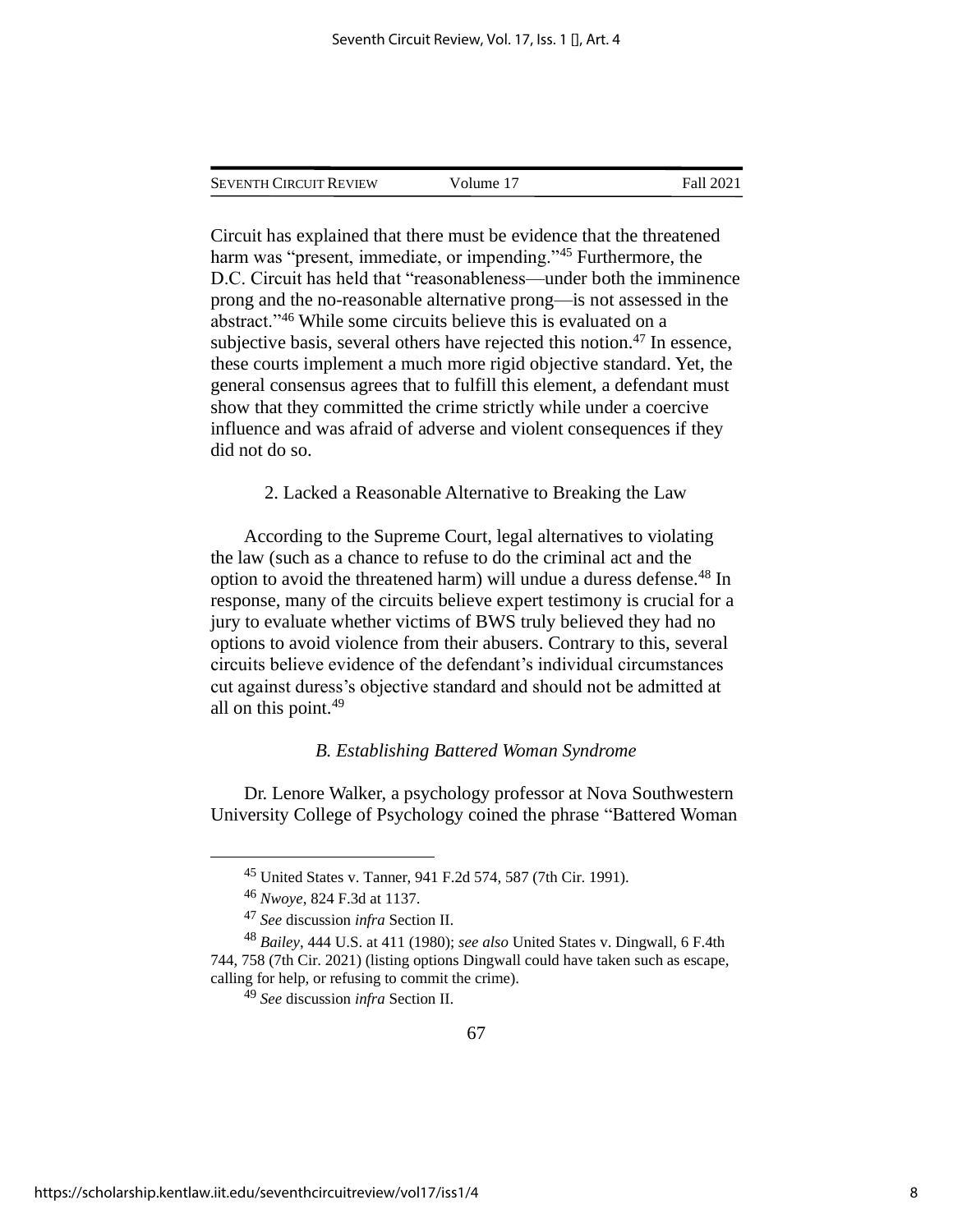| <b>SEVENTH CIRCUIT REVIEW</b> | Volume 17 | Fall 2021 |
|-------------------------------|-----------|-----------|
|                               |           |           |

Syndrome" in the late 1970s and developed a theory and method for identifying and diagnosing this condition.<sup>50</sup> Walker argued that abusive relationships trap women in a three-stage "cycle of violence" that often prevents women from seeking help.<sup>51</sup> Walker's first stage in the cycle is called "tension-building," wherein a woman experiences minor physical violence and verbal attacks from her abuser.<sup>52</sup> Accordingly, the abused woman tends to minimize the importance of these incidents, and often blames herself for the abuse.<sup>53</sup> As a result, the woman attempts to placate her batterer and act in ways that she believes will prevent physical violence, like walking on egg shells and not express their thoughts or feelings.<sup>54</sup> This stage can last for years.<sup>55</sup>

As minor incidents progressively become more frequent, pressure increases until the woman can no longer appease her batterer. This leads to Walker's second stage in the cycle referred to as "acute battering incidents<sup> $156$ </sup> or violent episode phase.<sup>57</sup> By this point,

<sup>50</sup> *See* Walker *supra* note 15 at XV. The concept of "Battered Women Syndrome" was first coined by Dr. Lenore E Walker. Originally, her work focused on the idea of "learned helplessness" as the defining characteristic of a battered woman, explicitly why the woman believes she lacks control over her situation and feels it is impossible to escape, even if escape is a feasible possibility. In the 1990s, Walker revised her idea of BWS as being a subset of Post-Traumatic Stress Disorder. Then, in the 2000s, Walker added three additional criteria to the identification of BWS that do not exist for other forms of PTSD; *see* Mary Dutton, *Update of the "Battered Woman Syndrome" Critique*, NAT'L ONLINE RES. CTR.FOR VIOLENCE AGAINST WOMEN (2009), https://vawnet.org/sites/default/files/materials/ files/2016-09/AR\_BWSCritique.pdf.

<sup>51</sup> *See* Dutton, *supra* note 50 at 2.

<sup>52</sup> *Id*.

<sup>53</sup> *See* Women's Center-Youth & Family Services, *Cycle of Violence*, (2021), https://www.womenscenteryfs.org/index.php/get-info/prevention/education/14 cycle-of-violence (listing emotions women often feel during this phase, such as hopelessness, fear, embarrassment, humiliation, disgust, and depression).

<sup>54</sup> *Id*.; *see also* Exploring Your Mind, *Lenore Walker's Cycle of Abuse,* (July 6, 2020), https://exploringyourmind.com/lenore-walkers-cycle-abuse/ (explaining how after every incident of minor aggression, the aggressor's "tension" increases, and the victim's "apparent passivity" can actually provoke the aggressor).

<sup>55</sup> *See* Exploring Your Mind, *supra* note 54.

<sup>56</sup> Dutton, *supra* note 50 at 2.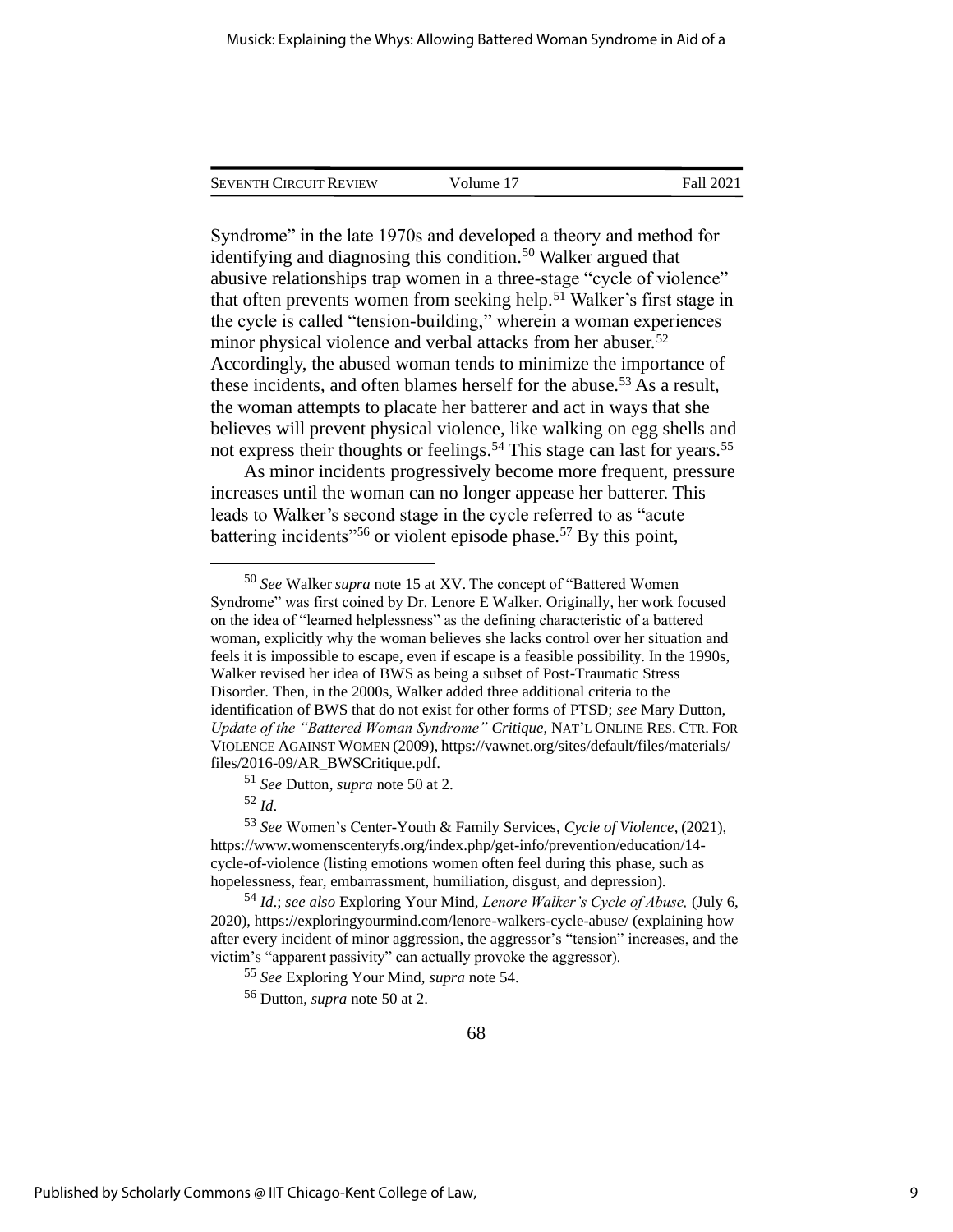| <b>SEVENTH CIRCUIT REVIEW</b> | Volume 17 | Fall 2021 |
|-------------------------------|-----------|-----------|
|                               |           |           |

incidents of violence become so severe that the woman begins to fear major physical injury or death.<sup>58</sup> Walker suggests it is the more obvious lack of control and its major destructiveness that distinguishes this from those that occur in the first stage.<sup>59</sup> She compares the abuser's temperament to Dr. Jekyll and Mr. Hyde, where he acts out of control and has a deliberate desire to hurt and act irrationally.<sup>60</sup>

The final stage is known as the "honeymoon phase," which begins almost immediately following the battering incident.<sup>61</sup> This stage is often characterized by the batterer's lack of violence and showing of what Walker calls "contrite, loving behavior."<sup>62</sup> Throughout this phase, the batterer is "charming and apologetic" as he begs for forgiveness.<sup>63</sup> The batterer states that he will never hurt the woman again, and usually tries to take some action—such as giving up alcohol—as a gesture of goodwill.<sup>64</sup> Walker argues that such repeated cycles of violence can cause a woman to develop "learned helplessness."<sup>65</sup> According to Walker, the woman believes that she lacks control over her situation and believes escape is impossible—even if it is in fact a possibility.<sup>66</sup> The woman becomes increasingly passive, and her motivation and will to leave the relationship diminish.<sup>67</sup> Because she

<sup>63</sup> April Paredes, et al., *Domestic Violence*, 19 GEO. J. GENDER & L. 266, 282 (2018).

<sup>65</sup> Paredes, *supra* note 62 at 282.

<sup>66</sup> *Id.* 

<sup>67</sup> *Id*.

<sup>57</sup> *See* Women's Center-Youth & Family Services, *supra* note 53.

<sup>58</sup> *Id*.

<sup>59</sup> *Id*.

<sup>60</sup> *Id*.

<sup>61</sup> *Id*.

<sup>62</sup> Rebecca D. Cornia, *Current Use of Battered Woman Syndrome: Institutionalization of Negative Stereotypes About Women*, 8 UCLA WOMEN'S L.J. 99, 103 (1997).

<sup>64</sup> *See* Women's Center-Youth & Family Services, *supra* note 53 (describing how women in these situations often hope and believe these changes will last, even to the point of denial over the seriousness of the incidents).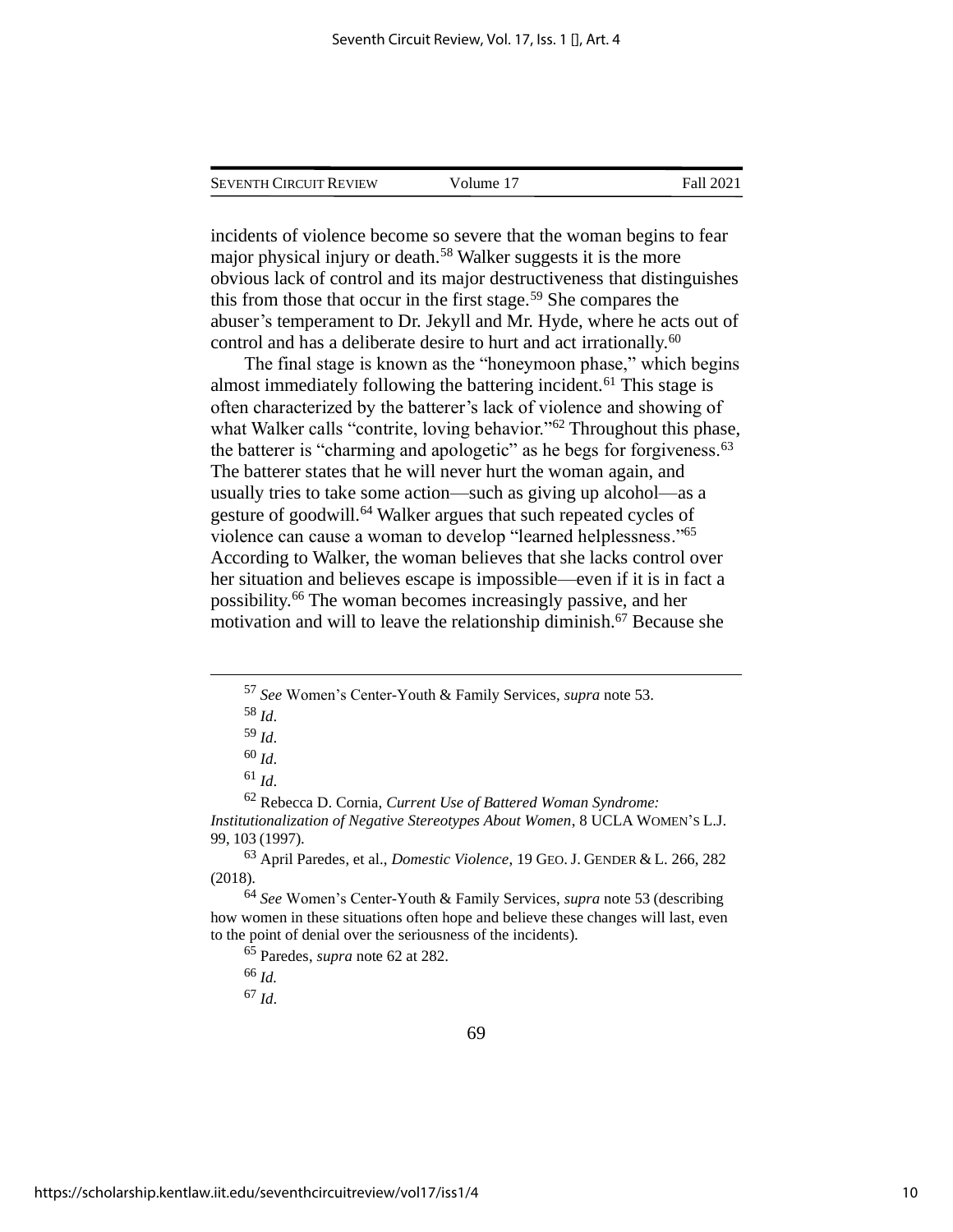| <b>SEVENTH CIRCUIT REVIEW</b> | Volume 17 | Fall 2021 |
|-------------------------------|-----------|-----------|
|                               |           |           |

cannot leave the relationship, the woman suffers more abuse and remains "trapped in the cycle of violence."<sup>68</sup>

While this model is widely recognized as the standard for understanding BWS, $^{69}$  there is an array of criticisms towards Walker's interpretation and use of BWS as evidence in criminal proceedings.

#### *C. Critiques of Battered Woman Syndrome*

BWS testimony can be especially useful in cases where a duress defense is employed. However, this evidence has elicited criticism and has been negatively perceived by many legal scholars for some of the reasons explored below.

#### 1. Jury Misunderstanding & Stereotypes

David L. Faigman, a staunch critic of Walker's work, believes that use of BWS is meant to educate the jury about the realities of domestic violence, and notes that courts disagree whether this evidence acts as justification or an excuse for the woman's behavior.<sup>70</sup> In addition, there is concern that juries will misconstrue BWS testimony as suggesting that the defendant "possesses a diminished capacity or lack of responsibility for the act."<sup>71</sup>

In a similar vein, Cheryl A. Terrance, an Associate Professor of Psychology at the University of North Dakota fears that BWS testimony will create a stereotypical battered woman. In turn, this

<sup>68</sup> *Id*.

<sup>69</sup> Alafair S. Burke, *Rational Actors, Self-Defense, and Duress: Making Sense, Not Syndromes, Out of the Battered Woman,* 81 N.C. L. REV. 211, 221 (2002) ("Although not universally embraced by legal commentators, Walker's description of battered women and her labeling of them as syndromatic has found widespread acceptance. For example, the theory is taught to counselors, police officers, prosecutors, parole board officials, and social-service providers to improve the quality of their responses to domestic violence").

<sup>70</sup> David L. Faigman, *Science in the Law: Social and Behavioral Science Issues* (West Group, 2002).

<sup>71</sup> Strucke, *supra* note 9.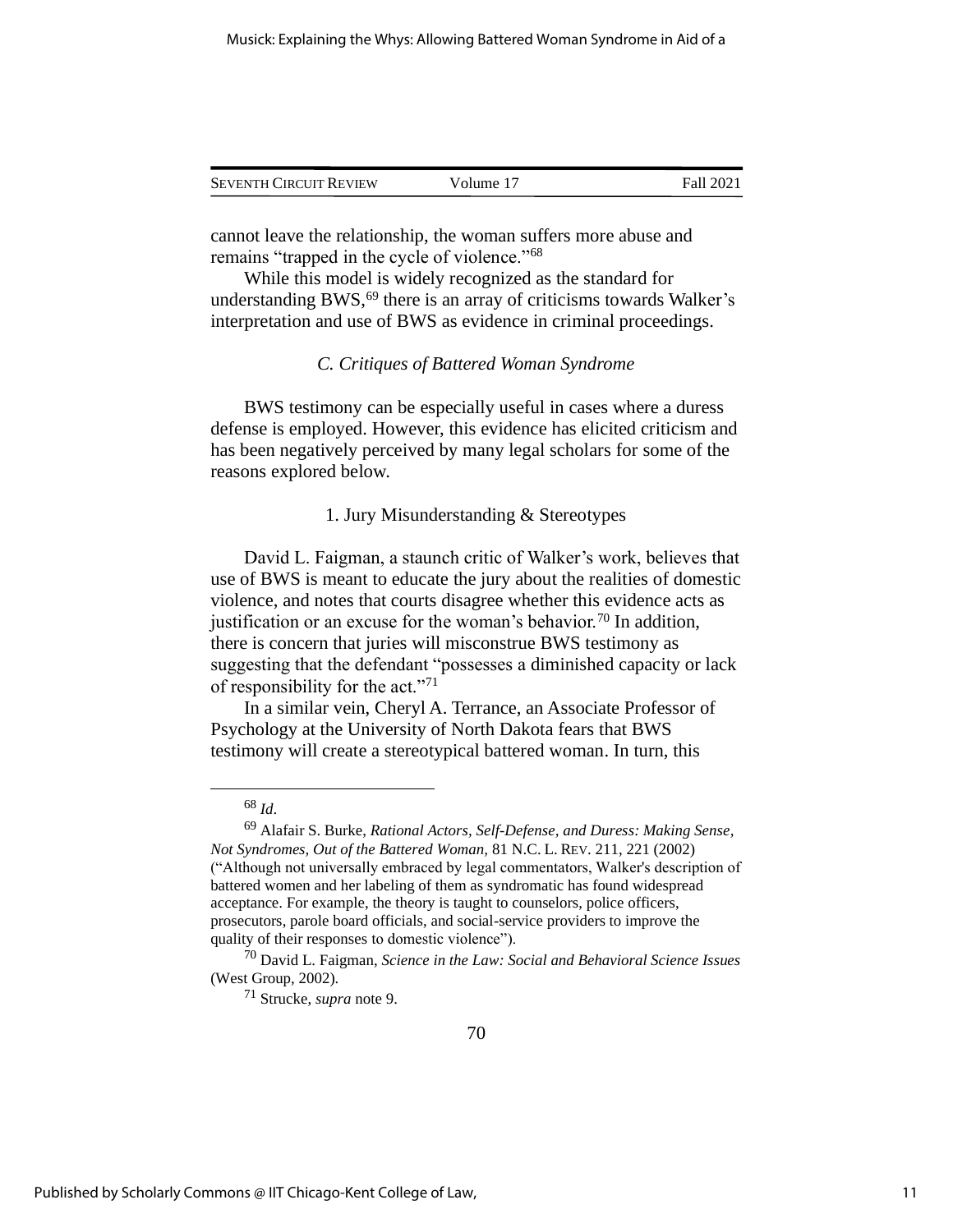SEVENTH CIRCUIT REVIEW Volume 17 Fall 2021

would create a "rigid classification that may serve to exclude many battered women whose circumstances deviate from the BWS standard."<sup>72</sup> This "ideal" victim of BWS appears to be "helpless, passive, and has no history of violent or confrontational behavior."73 Thus, any woman that actively defends herself from a domestic abuser will be barred from utilizing BWS as evidence should the need ever arise; as they no longer fit the mold of a battered woman. However, Terrance's critiques were primarily concerned with women using BWS as evidence in cases of self-defense—where history of the woman protecting herself from her abuser would be pertinent. But there is no evidence to support the assertion that using BWS as evidence for duress defenses mandate a purely passive victim who has never defended or attempted to defend herself from her abuser. Although a "generalized" depiction of women suffering from BWS has emerged, legally, there is no categorical prohibition that women submitting BWS as evidence of duress cannot have defended themselves from their attackers.<sup>74</sup>

#### 2. Feminist Critique

Anne M. Coughlin, Assistant Professor of Law at Vanderbilt Law School asserts that BWS testimony (when used as evidence of an element of defense) "paints women as irrational sufferers of a mental health disorder incapable of self-control."<sup>75</sup> She compares the application of BWS in duress cases as "reminiscent of the old marital

<sup>72</sup> Cheryl A. Terrance, et al., *Expert Testimony in Cases Involving Battered Women Who Kill: Going Beyond the Battered Woman Syndrome*, 88 NORTH DAKOTA L. REV. ART. 4 (921).

<sup>73</sup> Pamela Jenkins & Barbara Davidson*, Battered Women in the Criminal Justice System: An Analysis of Gender Stereotypes*, 8 BEHAV.SCI. & L. 161, 169 (1990).

 $74$  The legal elements of duress require a fear of imminent death or serious injury and the absence of reasonable, legal alternatives. Defending oneself does not negate the fact that a woman suffering from BWS may still experience duress even after standing up to her attacker.

<sup>75</sup> Strucke, *supra* note 9.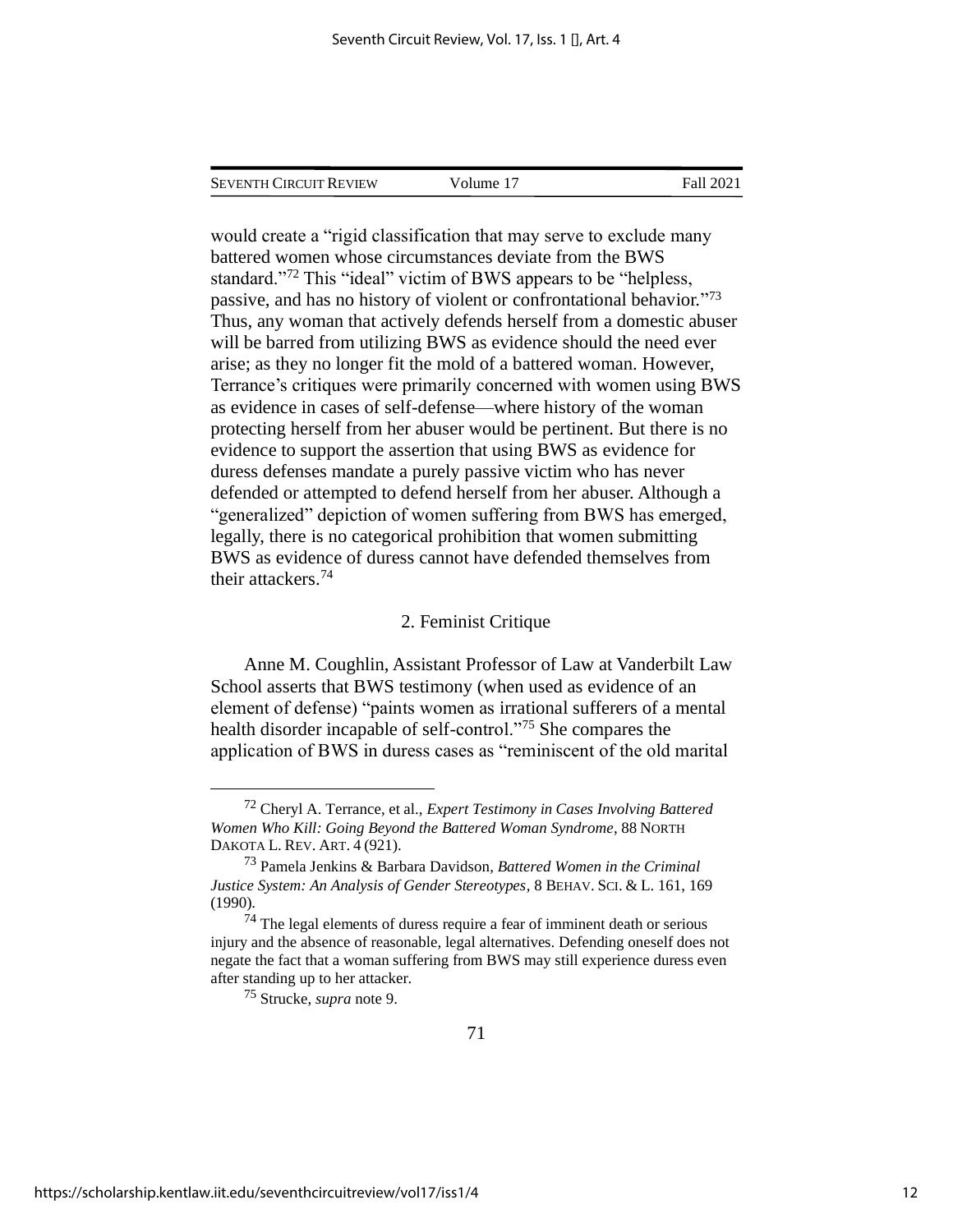| <b>SEVENTH CIRCUIT REVIEW</b> | Volume 17 | Fall 2021 |
|-------------------------------|-----------|-----------|
|                               |           |           |

coercion doctrine, which presumed that woman acted at the command of their husbands."<sup>76</sup> She further explains that this suggests that "women should not be held to the same rigorous legal standards as men<sup>"77</sup> and that this supports a "gender hierarchy" where men must "control their 'irresponsible' wives."<sup>78</sup> However, this completely overlooks the deterrent mental health effects BWS has on a woman. Trauma does not adhere to a gendered hierarchy and preventing victims of BWS from utilizing it as evidence to bring their abusers to justice leaves women at a disadvantage in the legal system—not the opposite.

#### 3. Additional Criticisms

There are several other nebulous concerns surrounding the use of BWS as evidence. Some criticize the lack of a standard definition, while others complain about the evidence of scientific validity and lacking incorporation of current research.<sup>79</sup> But, courts have largely ignored these concerns and held "that scientific evidence regarding the syndrome is sufficiently reliable to meet evidentiary standards."<sup>80</sup>

BWS has primarily persisted because it "conveniently packages in a single phrase a far more complex issue" that juries need to decide in cases of this nature.<sup>81</sup> This evidence, coupled with expert testimony, can explain the state of mind and behavior of a woman "who has experienced domestic violence and who has been charged with criminal conduct that was influenced by her history of [experiencing]

<sup>81</sup> Dutton, *supra* note 50 at 9 (explaining how juries "need to understand the unique experiences of each defendant informed by the large and continually growing body of scientific literature that is pertinent for understanding an individual's experience and reaction to having been exposed to domestic violence).

<sup>76</sup> Burke, *supra* note 68 at 262 n. 218.

<sup>77</sup> Strucke, *supra* note 9.

<sup>78</sup> *Id*.

<sup>79</sup> Dutton, *supra* note 50 at 7.

<sup>80</sup> Burke, *supra* note 68 at 247.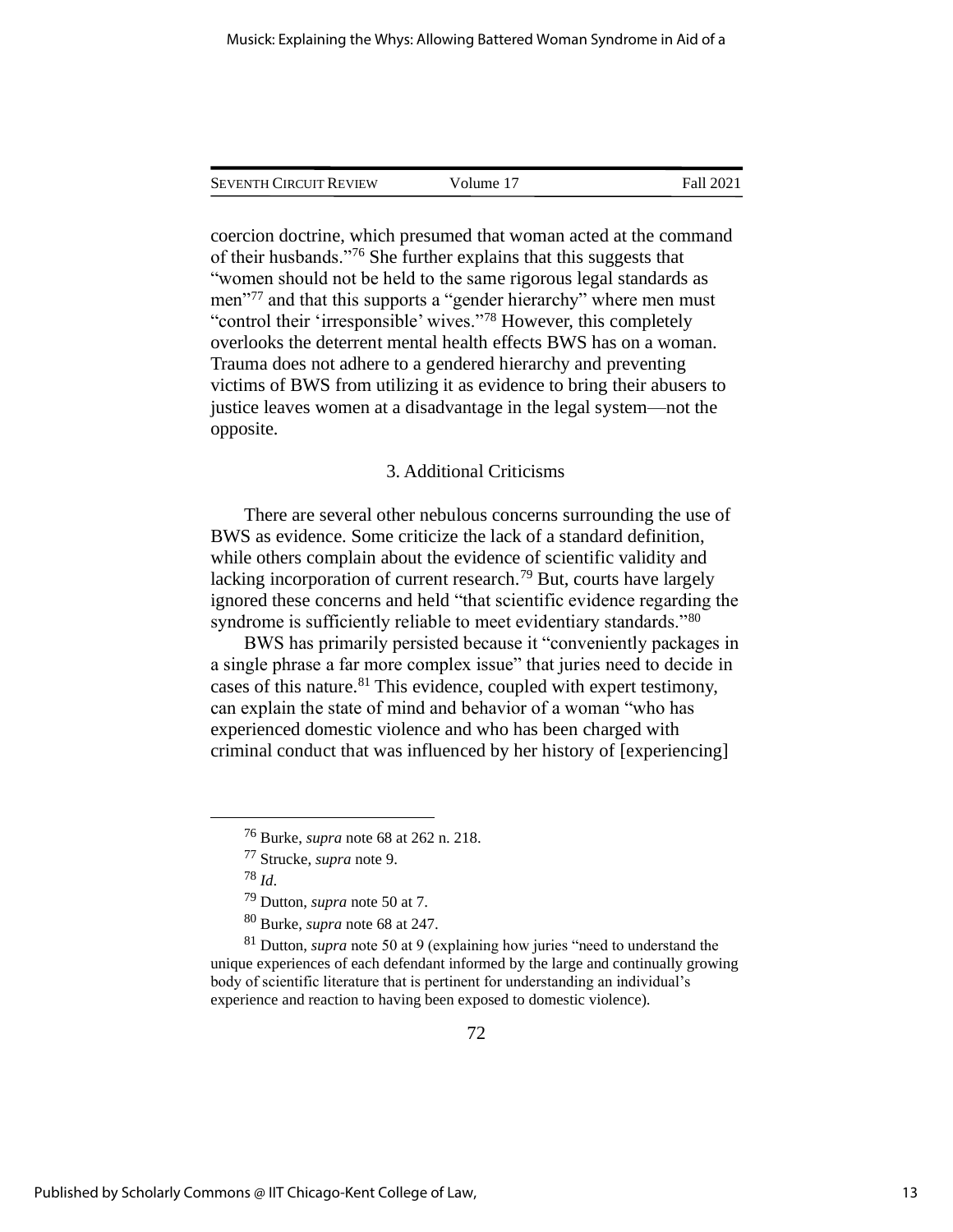| <b>SEVENTH CIRCUIT REVIEW</b> | Volume 17 | Fall 2021 |
|-------------------------------|-----------|-----------|
|                               |           |           |

violence and abuse."<sup>82</sup> Hence, BWS evidence is most impactful when presented with expert testimony.

#### *D. Expert Testimony Lends Credence to BWS*

Including expert testimony as evidence of BWS has heightened its reliability and become a cornerstone of support for this evidence in aid of a duress claim. But before expert testimony about BWS is deemed relevant and becomes admissible, the party seeking to use expert testimony must establish that: (1) the victim is a battered woman and (2) the jury would be aided by expert testimony to explain her behavior.<sup>83</sup> Once these are established, BWS testimony must pass an admissibility test, and show that the probative value outweighs any prejudicial impact.<sup>84</sup> McCormick on Evidence devised a three-prong test governing the admissibility of expert testimony.<sup>85</sup> To pass this hurdle, (1) the BWS testimony's subject matter must be "so distinctly related to some science, profession, business or occupation as to be beyond the ken of average layman," (2) the witness "must have sufficient skill, knowledge, or experience in that field or calling as to make it appear that his opinion or inference will probably aid the trier in his search for truth," and (3) the expert testimony is inadmissible if "the state of the pertinent art or scientific knowledge does not permit a reasonable opinion to be asserted even by an expert."<sup>86</sup> This standard was employed in *Dyas v. United States*, and is widely implemented by courts when admitting BWS as evidence for duress.<sup>87</sup>

Expert testimony is extremely important because jurors often bring misunderstandings and biases towards battered women

<sup>84</sup> *Id*.

<sup>85</sup> § 13 at 29–31 (E. Cleary, 2d. ed. 1972).

 $82$  *Id.* 

<sup>83</sup> Strucke, *supra* note 9.

<sup>86</sup> Ibn-Tamas v. United States, 407 A.2d 626, 632–33 (1979) (citing Dyas v. United States 376 A.2d 827, 832 (1977).

<sup>87</sup> *Dyas*, 376 A.D. at 832.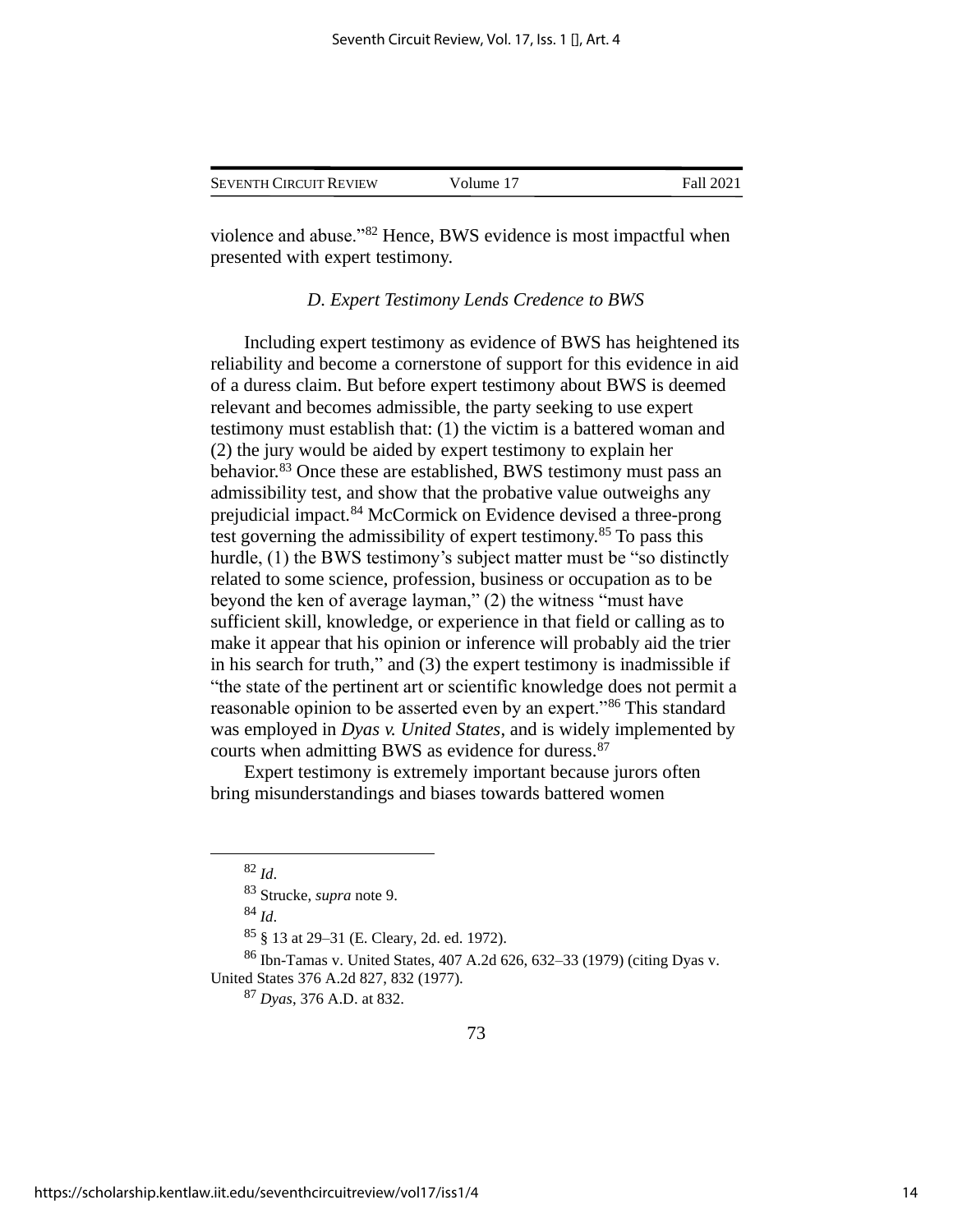| <b>SEVENTH CIRCUIT REVIEW</b> | Volume 17 | Fall 2021 |
|-------------------------------|-----------|-----------|
|                               |           |           |

stemming from myths, misconceptions, and limited experiences.<sup>88</sup> Without information to "better understand the defendant's experiences and behaviors,"<sup>89</sup> juries often inaccurately evaluate and unfairly judge defendants with these claims.<sup>90</sup> Also, jurors can be inclined to hold the abuse against defendants if they had not previously reported it, thinking that she is "not to be believed" when she later asserts that she was abused in form of defense for breaking the law.<sup>91</sup> Thus, it is essential that juries have the information to "fairly understand a defendant's situation."<sup>92</sup>

Also, expert testimony on battering and its effects are accepted by roughly 90% of the states.<sup>93</sup> While this is generally reserved for traditional self-defense situations, a substantial number of state courts have allowed expert testimony in nontraditional situations such as duress.<sup>94</sup> In addition, two-thirds of the federal courts admitting expert testimony have done so in duress cases.<sup>95</sup> The Department of Justice supported use of expert testimony, by explaining that "[d]escribing the pattern, over the course of the relationship, of a battered woman's compliance in the context of the batterer's violence or threats can

<sup>94</sup> *Id*.; *see also* Dutton, *supra* note 50 at 4 (listing an array of topics that can be covered by expert testimony, including but not limited to: "domestic violence and abuse, characteristics of abusers, the emotional and physical effects of violence and abuse on woman and children exposed to domestic violence, women's efforts to protect herself and her children, and women's use of strategies to cope with domestic violence," including the use and responsiveness of community resources).

<sup>95</sup> *See* U.S. Department of Justice, *supra* note 91 at 6 (explaining that of the states allowing expert testimony on battering and its effects believe this testimony is relevant to the question of "why the defendant did not leave the battering relationship or to explain other conduct, such as acts performed under duress").

<sup>88</sup> *See* Dutton, *supra* note 50 at 4.

<sup>89</sup> *Id*.

<sup>90</sup> *Id*.

 $91$  *Id.* 

<sup>92</sup> *Id*.

<sup>93</sup> U.S. Department of Justice, *The Validity and Use of Evidence Concerning Batters and Its Effects in Criminal Trials: Report Responding to Section 40507 of the Violence Against Women Act*, x (1996).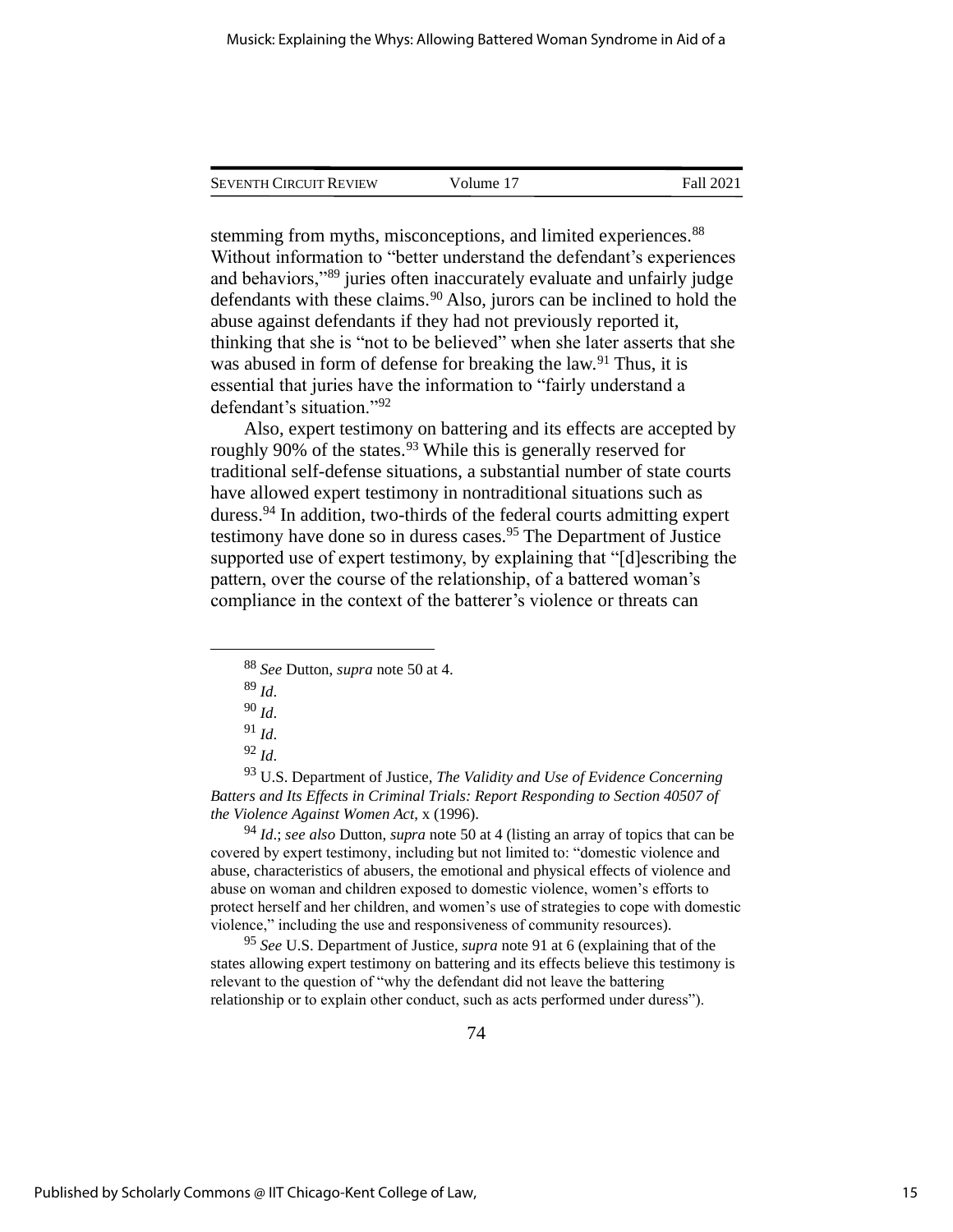| <b>SEVENTH CIRCUIT REVIEW</b> | Volume 17 | Fall 2021 |
|-------------------------------|-----------|-----------|
|                               |           |           |

provide a framework for jury evaluation of whether the alleged criminal conduct resulted from duress or coercion."<sup>96</sup>

Although most courts can agree on the helpfulness of expert testimony in understanding BWS, there is much division on admitting this testimony as evidence.

#### II. THE CIRCUIT SPLIT

Regardless of legal scholars' thoughts and interpretations regarding BWS in use of duress defenses, many circuit courts have weighed in on the subject—causing a divide. The main point of contention is whether the standard of duress is subjective or objective. Both the Fifth and Tenth Circuits believe that these cases should be interpreted through an objective lens. On the other hand, the D.C., Sixth, and Ninth Circuits all agree that reasonableness should be viewed more subjectively. The Seventh Circuit aligned closely with the latter circuits through their decision in *Dingwall*, adopting an objective standard applied in light of specific circumstances.

Starting in 1994, the Fifth Circuit held that expert testimony in these cases is irrelevant, because the standard for duress is objective.  $97$ In *United States v. Willis*, a woman was arrested after selling marijuana to an undercover police officer and was found to have a gun in her purse.<sup>98</sup> She admitted to her involvement with the marijuana transactions but claimed to be under duress because her boyfriend placed the gun in her purse, and she had a fear of him from past violence.<sup>99</sup> At trial, the United States District Court for the Eastern District of Texas excluded expert testimony concerning BWS and the jury ultimately convicted the defendant.<sup>100</sup> On appeal, the Fifth Circuit affirmed the conviction, holding that the defendant failed to show "the coercive force of the threat was sufficient such that a person of

75

<sup>96</sup> *Id*. at 3.

<sup>97</sup> United States v. Willis, 38 F.3d 170, 173 (5th Cir. 1994).

<sup>98</sup> *Id*. at 173.

<sup>99</sup> *Id*. at 174.

<sup>100</sup> *Id*.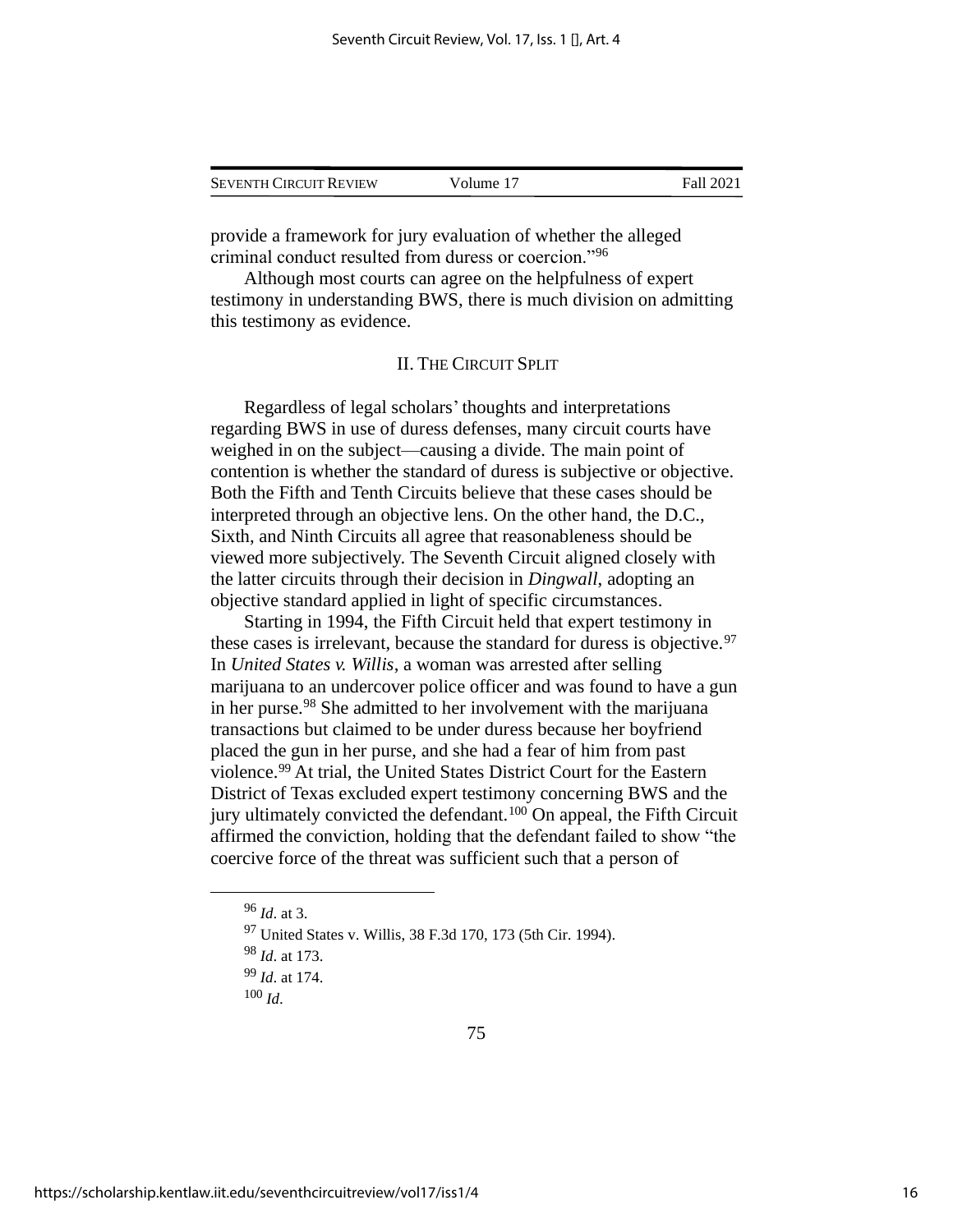| <b>SEVENTH CIRCUIT REVIEW</b> | Volume 17 | Fall 2021 |
|-------------------------------|-----------|-----------|
|                               |           |           |

ordinary firmness would succumb [and be involved in the drug transactions and possess his gun in her purse]."<sup>101</sup> The court also concluded that BWS evidence was irrelevant, because it only related to the defendant's "weakened mental condition"<sup>102</sup> and expert testimony would relate to the defendant's personal susceptibility which is irrelevant as the standard for duress is objective.<sup>103</sup> Ultimately, the court was weary of allowing BWS testimony, fearing that it would change the inquiry from whether "a person of ordinary firmness could have resisted,"<sup>104</sup> to whether "this individual woman, in light of the psychological condition from which she suffers, could have resisted."<sup>105</sup>And the court was not willing to change the objective inquiry of duress to a subjective one.

However, twelve years later, the Sixth Circuit reached a different conclusion. In *Dando v. Yukins*, the Sixth Circuit reviewed a case regarding ineffective counsel, in which a defendant's attorney failed to consult an expert and otherwise investigate the validity of a duress defense based on BWS.<sup>106</sup> In Michigan, there was no direct precedent addressing whether BWS is relevant to a duress defense.<sup>107</sup> So, the Michigan Court of Appeals compared this to previous cases where BWS was admitted for self-defense claims.<sup>108</sup> In doing so, the court decided that BWS should likewise be allowed when claiming duress, because it relates to the question of whether the defendant "reasonably

 $105$  *Id.* 

<sup>106</sup> Dando v. Yukins, 461 F.3d 791, 803 (6th Cir. 2006).

<sup>107</sup> *Id*. at 801.

<sup>108</sup> *Id*. (relying on People v. Wilson, 194 Mich. App. 599, 604, 487 N.W.2d 822 (Mich. Ct. App. 1992), where the Michigan Court of Appeals endorsed the use of evidence of a defendant's BWS "to explain how a battered spouse reacts to the batterer, to explain the reasonableness of the battered spouse's perception that danger or great bodily harm is imminent, and also to rebut the prosecution's inference that the defendant could have left rather than [commit the crime]").

<sup>101</sup> *Id*. at 170.

 $102$  *Id.* 

<sup>103</sup> *Id*. at 176.

<sup>104</sup> *Id*. at 176.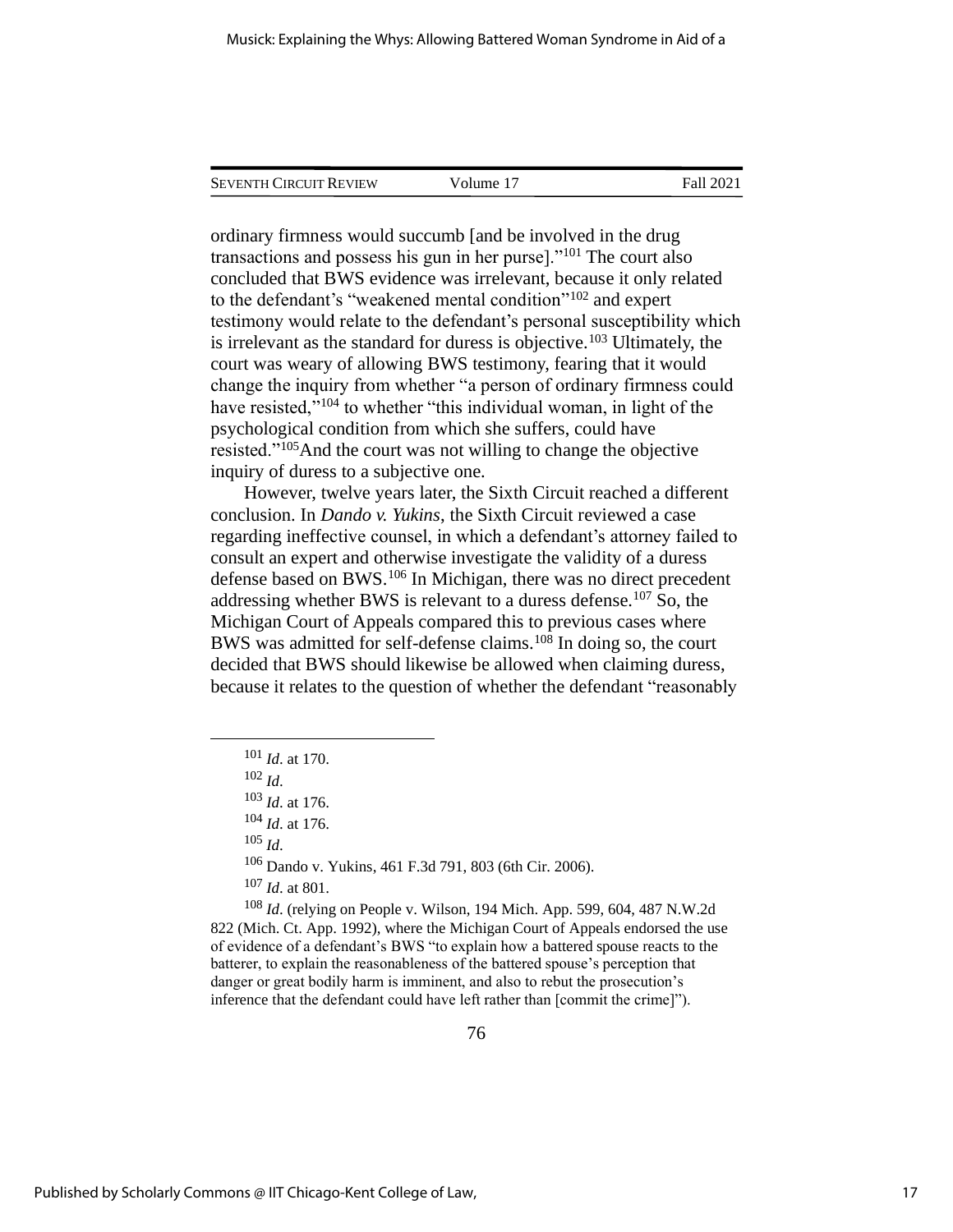| <b>SEVENTH CIRCUIT REVIEW</b> | Volume 17 | Fall 2021 |
|-------------------------------|-----------|-----------|
|                               |           |           |

believed her life was in danger."<sup>109</sup> The Sixth Circuit affirmed this holding, believing that the totality of the defendant's circumstances (history of abuse, comparison to BWS in self-defense cases, and inability to get an expert's opinion) as compelling enough for duress citing BWS as evidence.<sup>110</sup> Thus, the Sixth Circuit established a more subjective approach than the Fifth Circuit.

Ten years later, the D.C. Circuit expanded on this reasoning. In *United States v. Nwoye*, the D.C. Circuit held that a "duress defense requires a defendant to have acted reasonably under the circumstances, and expert testimony can help a jury assess whether a battered woman's actions were reasonable."<sup>111</sup> The court further clarified that determining if expert testimony is relevant to the duress defense "turns on whether such testimony can identify any aspects of the defendant's particular circumstances that can help the jury assess the reasonableness of her actions."<sup>112</sup> The D.C. Circuit cited Dr. Lenore Walker when analyzing how expert testimony can impact the imminent-harm prong of duress, noting how "women in battering relationships are often 'hypervigilant to cues of impending danger and accurately perceive the seriousness of the situation before another person who had not repeatedly abused might recognize the danger.'"<sup>113</sup> Following this, the court noted how "[r]emarks or gestures that may seem harmless to the average observer might be reasonably understood to presage imminent and severe violence when viewed against the backdrop of the batterer's particular pattern of violence."<sup>114</sup> Thus, the D.C. Circuit provided a more modern and subjective framework, emphasizing the importance of allowing BWS as evidence accompanied by expert testimony for duress cases.

<sup>114</sup> *Id*.

<sup>109</sup> *Id*. (quoting *Wilson*, 194 Mich. App. at 602).

<sup>110</sup> *Id*. at 801–02; *but see Id*. at 802 (Guy, J., dissenting) (questioning whether evidence of BWS would be relevant to the defense of duress, aligning more closely with the Fifth Circuit's interpretation).

<sup>111</sup> United States v. Nwoye, 824 F.3d 1129, 1136 (D.C. Cir. 2016).

<sup>112</sup> *Id*. at 1137.

<sup>113</sup> *Id*. (quoting Lenore E.A. Walker, *Battered Women Syndrome and Self-Defense*, 6 NOTRE DAME J.L. ETHICS & PUB.POL'Y 321, 324 (1992).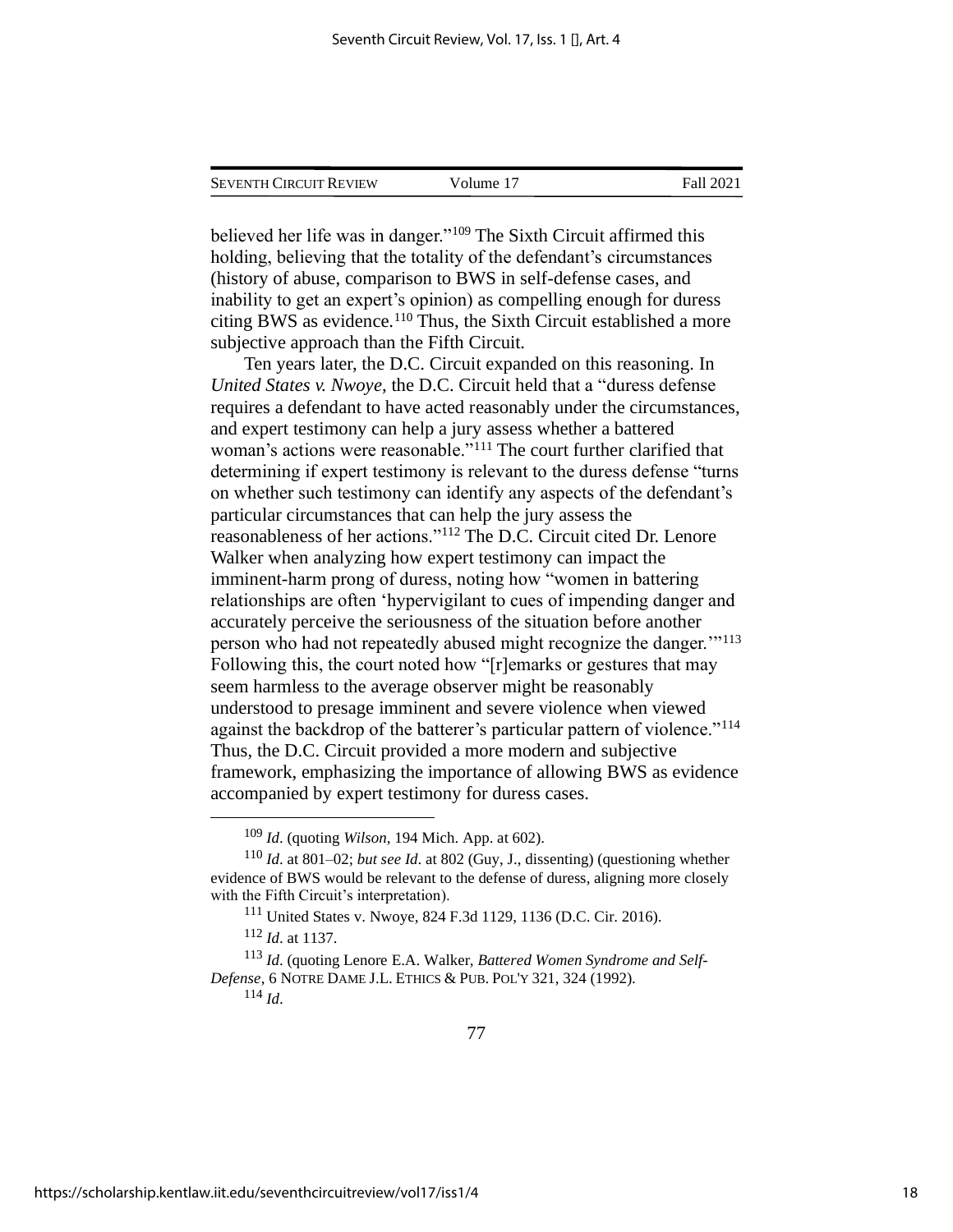| <b>SEVENTH CIRCUIT REVIEW</b> | Volume 17 | Fall 2021 |
|-------------------------------|-----------|-----------|
|                               |           |           |

However, two years later, in 2018, the Tenth Circuit aligned with the Fifth Circuit, holding that duress is determined by applying an objective lens.<sup>115</sup> The court had no qualms about using expert testimony to prove duress, but found failure to present sufficient evidence for a threshold showing.<sup>116</sup> Furthermore, the court relied on the plain text of federal duress, which makes clear that the "legal propriety of a defendant's assessment of, and response to, the circumstances that allegedly have subjected her to duress is determined by applying an objective lens-that is, a defendant's subjective beliefs or perspectives are only relevant insofar as they are objectively reasonable."<sup>117</sup> In effect, the court sided with a more objective method.

And yet, one year later, the Ninth Circuit favored a more subjective standard, closely resembling the D.C. Circuit. In *United States v. Lopez*, the Ninth Circuit reaffirmed *Nwoye's* proposition that "reasonableness is not assessed in the abstract."<sup>118</sup> Rather, any assessment of the reasonableness of a defendant's actions must consider the defendant's particular circumstances, at least to a certain extent.<sup>119</sup> The court was persuaded that "expert testimony on how BWS can cause individuals to become hypervigilant to impending harm does not . . . seek to alter the duress defense's reasonable-person standard,"<sup>120</sup>unlike the Fifth Circuit in *United States v. Willis*.<sup>121</sup> Hence, the Ninth Circuit held that expert testimony does not do away with duress's objectively reasonable person standard. Which brings the analysis to the Seventh Circuit's decision in July of 2021.<sup>122</sup>

<sup>115</sup> United States v. Dixon, 901 F.3d 1170, 1184 (10th Cir. 2018).

<sup>116</sup> *Id*. at 1179.

<sup>117</sup> *Id*. at 1180–1181.

<sup>118</sup> United States v. Lopez, 913 F.3d 807, 819–20 (9th Cir. 2019) (quoting United States v. Nwoye, 824 F.3d 1129, 1137 (D.C. Cir 2016)).

<sup>119</sup> *Lopez*, 913 F.3d at 820.

<sup>120</sup> *Id*. at 821–22.

<sup>121</sup> 38 F.3d 170, 175 (5th Cir. 1994).

<sup>122</sup> United States v. Dingwall, 6 F.4th 744 (7th Cir. 2021).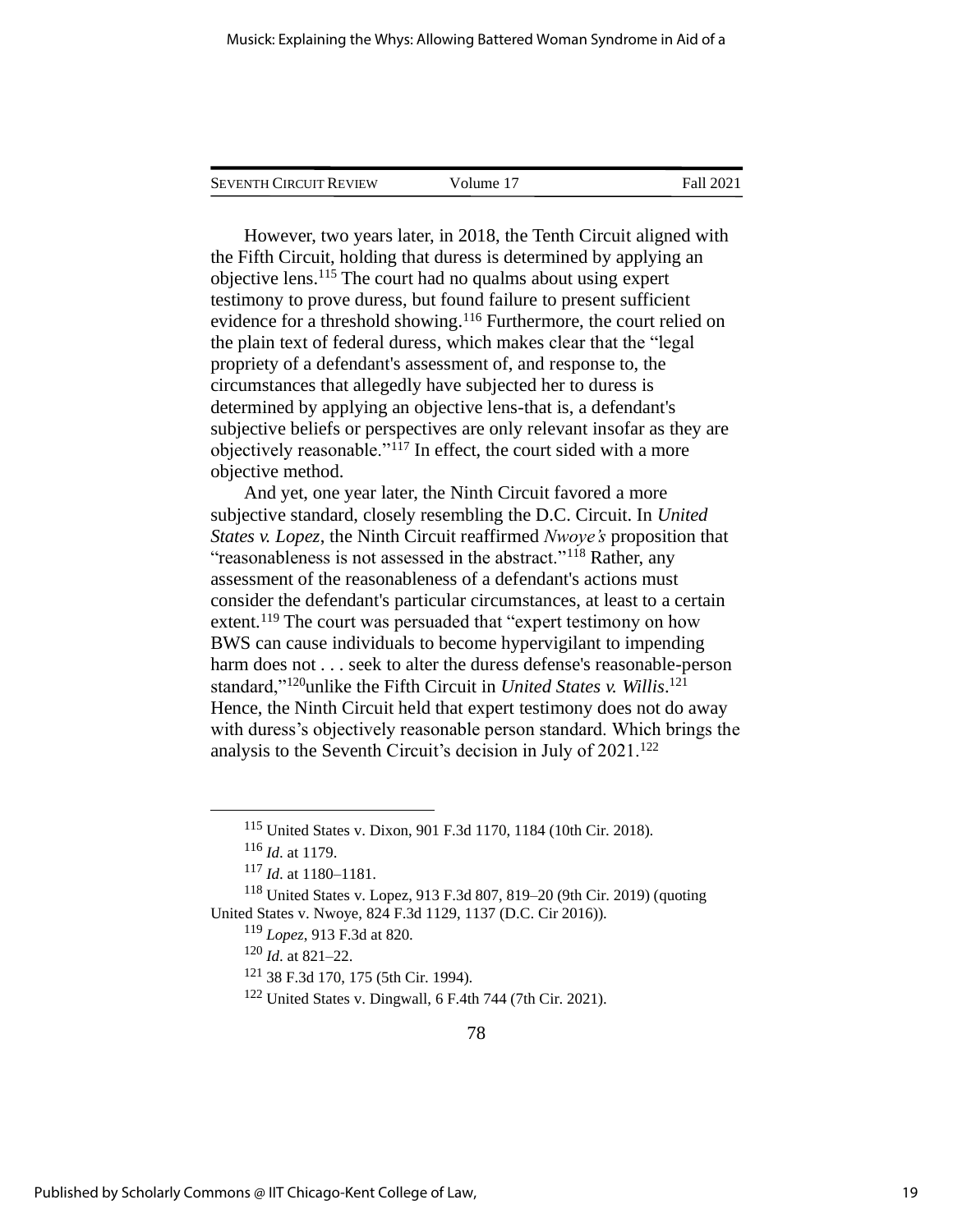| <b>SEVENTH CIRCUIT REVIEW</b> | Volume 17 | Fall 2021 |
|-------------------------------|-----------|-----------|
|                               |           |           |

#### III. THE SEVENTH CIRCUIT'S RECENT ANALYSIS OF BWS EVIDENCE IN DURESS CASES

In July of 2021, the Seventh Circuit joined with the D.C., Sixth, and Ninth Circuits in holding that evidence of BWS, including expert testimony, can be admitted to prove a duress defense.

#### *A. Facts of the Case*

The Seventh Circuit reported the following facts. Dingwall met Aaron Stanley while at a treatment center for alcohol abuse, and the two began a relationship.<sup>123</sup> At the time, Dingwall and her daughter were living an unstable lifestyle, constantly in and out of shelters and friends' houses.<sup>124</sup> So when Stanley asked Dingwall to stay with him, she accepted.<sup>125</sup> However, Dingwall quickly became concerned when Stanley began using crack cocaine and turned emotionally and physically abusive towards her.<sup>126</sup> Stanley began beating Dingwall, starting with hitting and progressing to eventually "dragging Dingwall down the stairs, breaking her nose, and boxing her ear."<sup>127</sup> Soon enough, a pattern of abuse emerged. Stanley would beat Dingwall, apologize profusely, and then things would return to "normal" for a while; until Stanley would fly into a rage again.<sup>128</sup> However, the beatings and controlling behavior escalated once Stanley bought a gun.<sup>129</sup> Stanley began engaging in erratic and even more dangerous

<sup>129</sup> *Id*.

<sup>123</sup>*Id*. at 747.

<sup>124</sup> *Id*. 747–48.

<sup>125</sup> *Id*. at 748.

<sup>126</sup> *Id*.; *see also* Jeffrey Juergens, *What is Domestic Violence?*, ADDICTION CENTER (Oct. 21, 2021), https://www.addictioncenter.com/addiction/domesticviolence/ (explaining that nearly 80% of domestic violence crimes are related to the use of drugs, and that abuse of drugs rewires the chemicals in the individual's brain to ". . . seek out the substance, despite any future consequences of their behavior . . . [resulting] in irrational, violent or controlling behavior within a relationship.").

<sup>127</sup> *Dingwall*, 6 F.4th at 748.

<sup>128</sup> *Id*.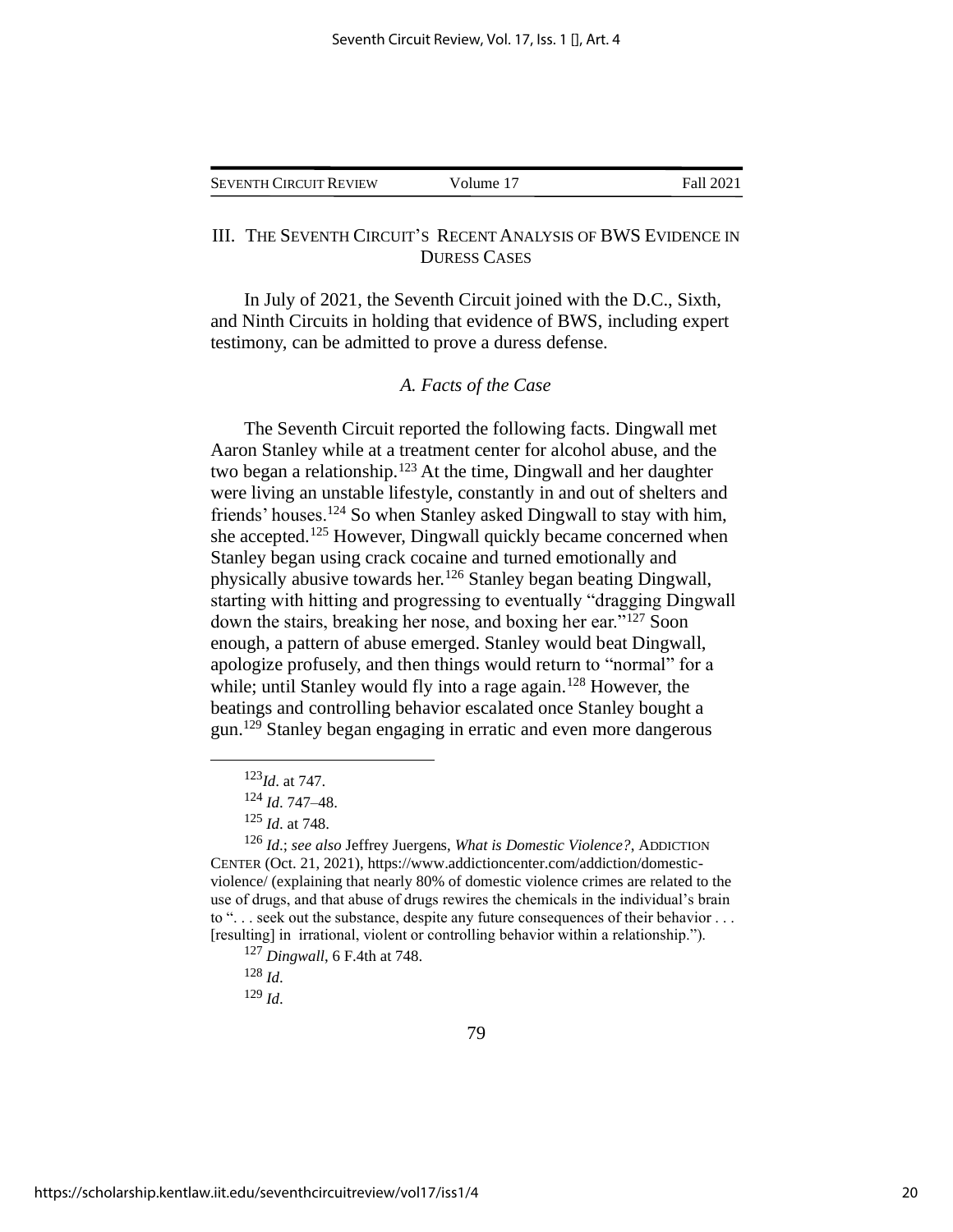SEVENTH CIRCUIT REVIEW Volume 17 Fall 2021

behavior. Some examples include: shooting the gun into the mattress on the side where Dingwall slept, walking around the house holding the gun, frequently looking through Dingwall's phone, and taking her food-stamp card thus preventing her from buying food.<sup>130</sup> Stanley also began robbing stores to get money for drugs.<sup>131</sup> When he felt he was too "hot" and ran out of money, he would insist that Dingwall owed him money.<sup>132</sup> Dingwall tried begging her parents for money, but they refused.<sup>133</sup> Out of anger, Stanley pistol-whipped Dingwall.<sup>134</sup> And on January 6, 2019, Stanley demanded that Dingwall rob a Stop-N-Go gas station near Madison.<sup>135</sup> Stanley put his gun in her hand, and Dingwall subsequently entered the gas station.<sup>136</sup> Dingwall showed the clerk the gun and "asked" for money, taking approximately \$80 and ran out.<sup>137</sup> That night, Stanley did not hit Dingwall—sending the message that committing the crime was a way to avoid his abuse.<sup>138</sup> However, the money did not last long, and Dingwall was coerced into committing two more robberies.<sup>139</sup> After the third robbery, Stanley strangled Dingwall and punched her in the face.<sup>140</sup> She later texted him asking him to "please try to be nice to me. I'm so sore from this

<sup>133</sup> *Id*. Some of the text messages sent from Stanley to Dingwall include "hope it all goes well can u plz lmk asap when u get ur money!!!!"; "U and ur mother need 2 figure this S\*\*\* OUT."; "I see NO reason ur mom can't deposit this f\*\*\*ing money."; "Unless ur lying." Dingwall responded, "Just F\*\*\*in Kill me already."

<sup>137</sup> *Id*.

<sup>139</sup> *Id*. Dingwall committed the second robbery while Stanley was at work. The third robbery happened on January 8, 2019, after Dingwall received a phone call from Stanley "yelling and demanding the rest of the money . . . [telling] Dingwall that Mobil would be a good gas station to 'hit.'"

<sup>140</sup> *Id*. at 749.

 $^{130}$  *Id.* 

<sup>131</sup> *Id*.

<sup>132</sup> *Id*.

<sup>134</sup> *Id*.

<sup>135</sup> *Id*.

<sup>136</sup> *Id*.

<sup>138</sup> *Id*.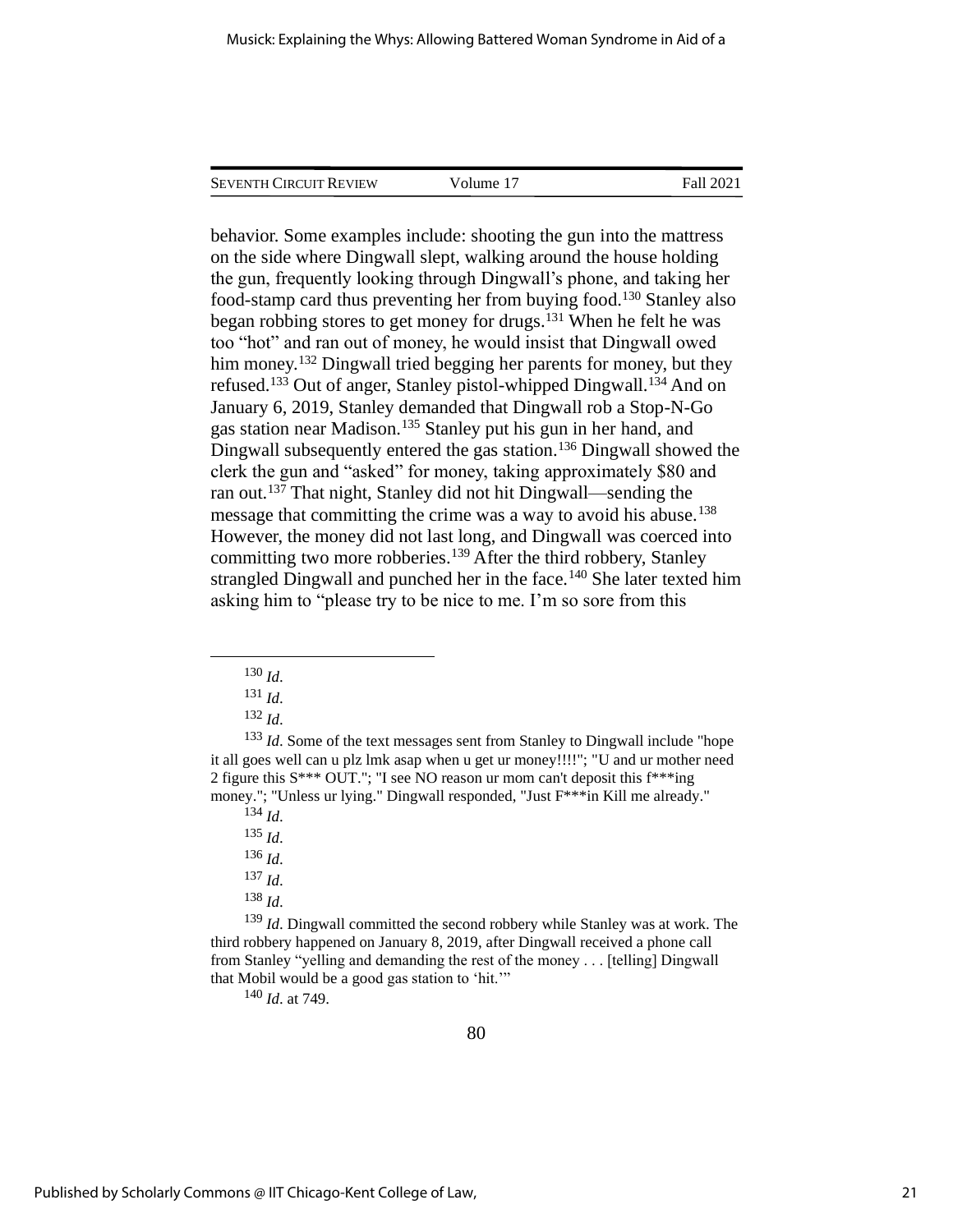| <b>SEVENTH CIRCUIT REVIEW</b> | Volume 17 | Fall 2021 |
|-------------------------------|-----------|-----------|
|                               |           |           |

morning," and "I've never been hit so hard in all my life."<sup>141</sup> The police arrested Dingwall a few days after the third robbery.<sup>142</sup>

#### *B. Procedural History*

A federal grand jury charged Dingwall with three counts of Hobbs Act robbery<sup>143</sup> and three counts of brandishing a firearm in relation to a crime of violence.<sup>144</sup> In response, Dingwall filed a pretrial motion in limine "seeking a ruling on evidence she planned to offer about battering and its effects to support a duress defense."<sup>145</sup> The evidence included various components, including a statement from Dingwall herself, emails and text messages exchanged between Dingwall and Stanley, and an expert report from Dr. Darald Hanusa, Ph.D., LSAC, of the Midwest Domestic Violence Resource Center.<sup>146</sup> After spending a full day with Dingwall and applying over a dozen "standardized measures"<sup>147</sup> of questionnaires and checklists to evaluate her mental state, Dr. Hanusa diagnosed Dingwall with Post-Traumatic Stress Disorder and BWS.<sup>148</sup> In his report, Dr. Hanusa summarized that battering can transform a victim's cognition and perception through "loss of an assumption of safety . . . [and] development of a 'continuum of tolerance' . . . for abuse from the partner and rationalization of such abuse, and increased tolerance for 'cognitive inconsistency' as a means of adjusting to the partner's unpredictable conduct."<sup>149</sup> He concluded that battered women "are typically fearful

<sup>144</sup> *Id*. (violating 18 U.S.C. § 924(c)(1)(A)(ii): Firearm Penalties).

<sup>147</sup> *Id*.

<sup>148</sup> *Id.* (diagnosing BWS based on the derivation of its definition in the DSM-5, 309.81 (2013), as "an extraordinarily extreme case of relationship abuse").

<sup>149</sup> *Id*.

<sup>141</sup> *Id*.

<sup>142</sup> *Id*.

<sup>143</sup> *Id*. (violating 18 U.S.C. § 1951(a): Interference with commerce by threats or violence).

<sup>145</sup> *Id*.

<sup>146</sup> Id.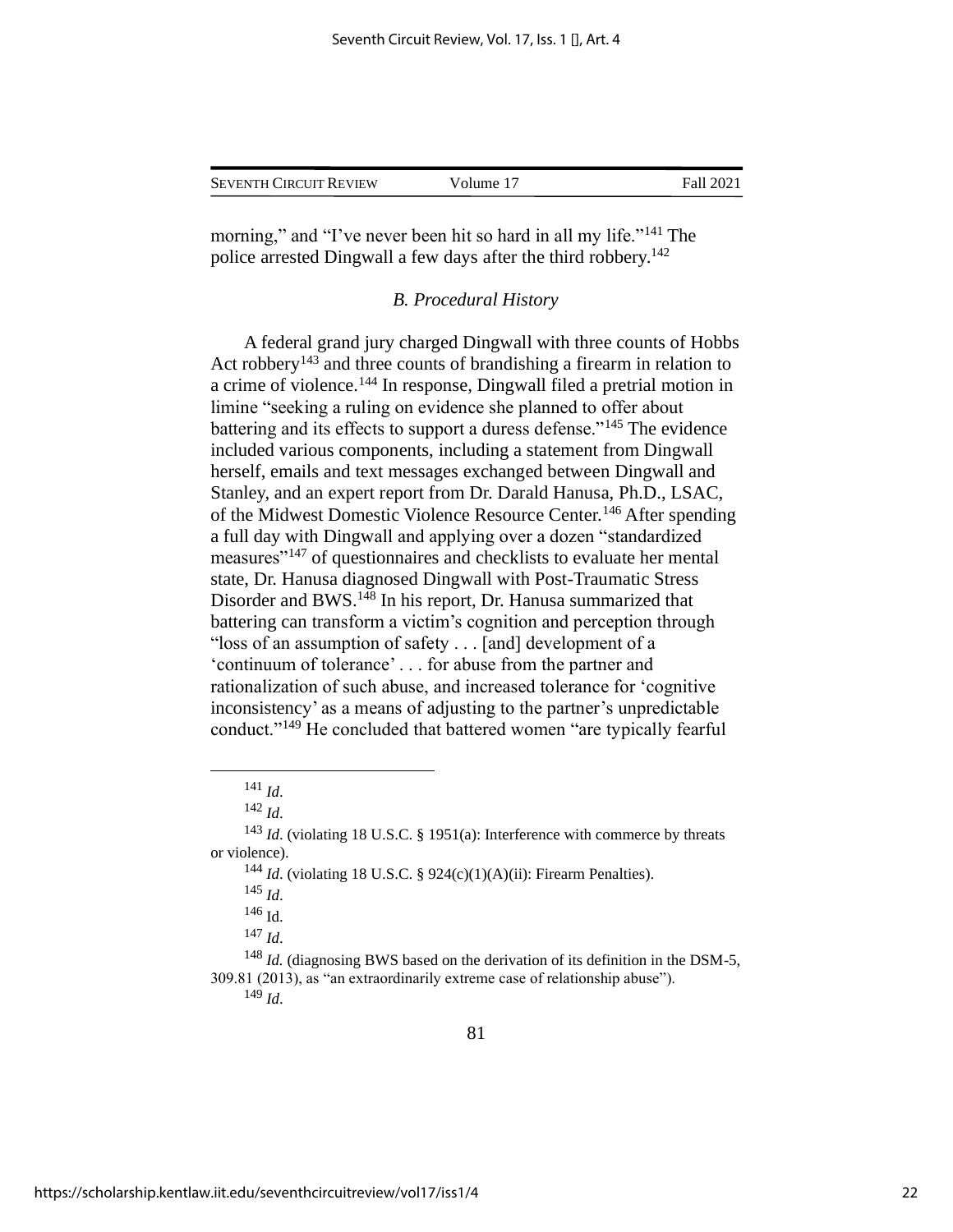| <b>SEVENTH CIRCUIT REVIEW</b> | Volume 17 | Fall 2021 |
|-------------------------------|-----------|-----------|
|                               |           |           |

and off balance"<sup>150</sup> and their efforts to lessen, reduce, and stop the abuse can include "cajoling the abuser, engaging in self-destructive [behaviors] including self-blame, criminal or illegal behaviors or any other way that they can."<sup>151</sup> He compared women suffering from BWS with victims of terrorism or those held hostage, as their "perception of her situation and reality in general is changed and substantially altered."<sup>152</sup> Further, he explained that this altered reality causes her "capacity to evaluate options [to diminish] substantially"<sup>153</sup> and a woman in this situation will "take whatever action that has the highest predictability stopping the violence against her, even if—in the long run—it is detrimental to her own wellbeing."<sup>154</sup> Dr. Hanusa also explained that battered womens' trauma challenges and changes their basic beliefs about the world and themselves,<sup>155</sup> causing great impact on her perceptions of choices and the consequences of those choices.<sup>156</sup> Aside from better understanding a victim of BWS' perceptions, Dr. Hanusa concluded that Dingwall "was at extreme risk for being killed in [her relationship with Stanley]."<sup>157</sup> He further concluded that Dingwall was "not in a position to question [Stanley's] demands to commit robbery let alone act against them, even though she knew that these activities were illegal."<sup>158</sup>

Ultimately, the district court was unpersuaded by the evidence, and concluded that Dingwall's proffer "was not sufficient under existing circuit precedent."<sup>159</sup> As a result, Dingwall pled guilty to three

<sup>154</sup> *Id*. This conclusion was reflected in Dingwall's statement, where she explained her belief that "the only thing that would predictably stop [Stanley's] abuse of her was to do exactly what he said, even committing robbery."

<sup>150</sup> *Id*.

<sup>151</sup> *Id*.

<sup>152</sup> *Id*.

<sup>153</sup> *Id*.

<sup>155</sup> *Id*.

<sup>156</sup> *Id*. at 750.

<sup>157</sup> *Id*.

<sup>158</sup> *Id*.

<sup>159</sup> *Id*.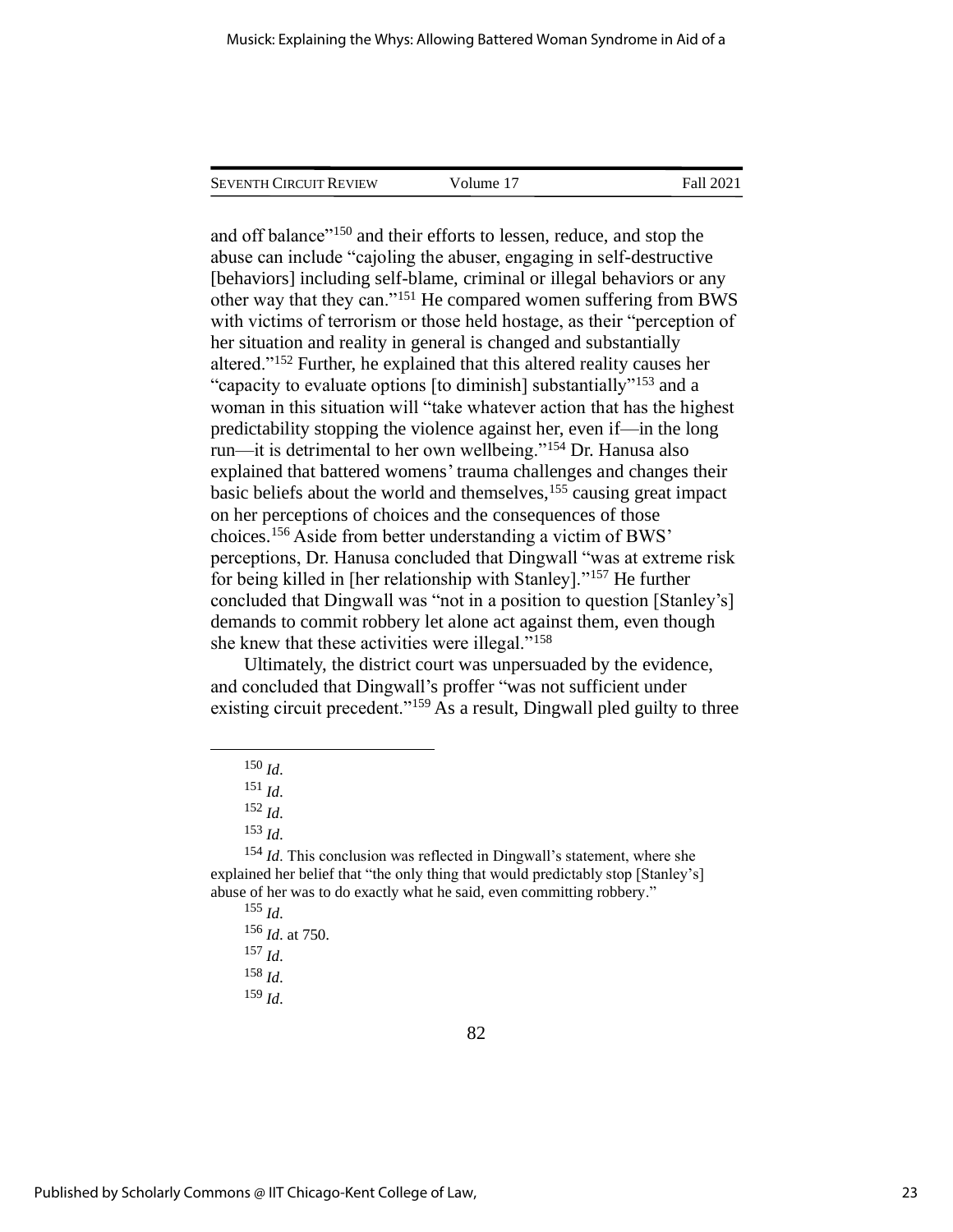SEVENTH CIRCUIT REVIEW Volume 17 Fall 2021

counts of Hobbs Act robbery and one count of brandishing a firearm during and in relation to a crime of violence.<sup>160</sup> However, Dingwall reserved her right to appeal the denial of her motion in limine.<sup>161</sup> She brought this appeal before the Seventh Circuit<sup>162</sup> which reversed and remanded for further proceedings.<sup>163</sup>

#### *C. Analysis*

To begin, the Seventh Circuit reviewed the case de novo, <sup>164</sup> and initially grappled with the admissibility of expert testimony.<sup>165</sup> After reviewing other circuit courts' existing approaches to expert evidence on BWS, the court sided with the Sixth, Ninth, and D.C. Circuits, holding that "expert testimony on battering and its effects may be offered in support of a duress defense because it may help a jury understand the objective reasonableness of a defendant's actions in the situation she faced, which included the history of violent and psychological abuse."<sup>166</sup> The court reasoned that a "judge or jury must

<sup>165</sup> *Dingwall*, 6 F.4th at 750–54.

<sup>166</sup> *Id*. at 754; *see also* discussion *supra* Section II; Dando v. Yukins, 461 F.3d 791, 801 (6th Cir. 2006) ("[T]he theory of Battered Woman's Syndrome is not at odds with a reasonableness requirement—if anything, evidence of Battered Woman's Syndrome can potentially bolster an argument that a defendant's actions were in fact reasonable"); United States v. Lopez, 913 F.3d 807, 815 (9th Cir. 2019) ("[I]n

<sup>160</sup> *Id*. Dingwall's pleas were conditional under Federal Rules of Criminal Procedure 11(a)(2).

<sup>161</sup> *Id*. at 745.

<sup>162</sup> *Id*. at 750.

<sup>163</sup> *Id*. at 761.

<sup>&</sup>lt;sup>164</sup> Decisions on the admission or exclusion of evidence are ordinarily reviewed for abuse of discretion. United States v. Wade, 962 F.3d 1004, 1011 (7th Cir. 2020). But, because the district court denied the motion based on its determination that, as a matter of law, Dingwall had failed to meet the requirements to introduce evidence needed to support the duress defense, the Seventh Circuit reviewed the case de novo. *See generally* United States v. Vargas, 689 F.3d 867, 877 (7th Cir. 2012) (review is de novo when a defendant objects to the court's refusal to give theory-of-defense instruction).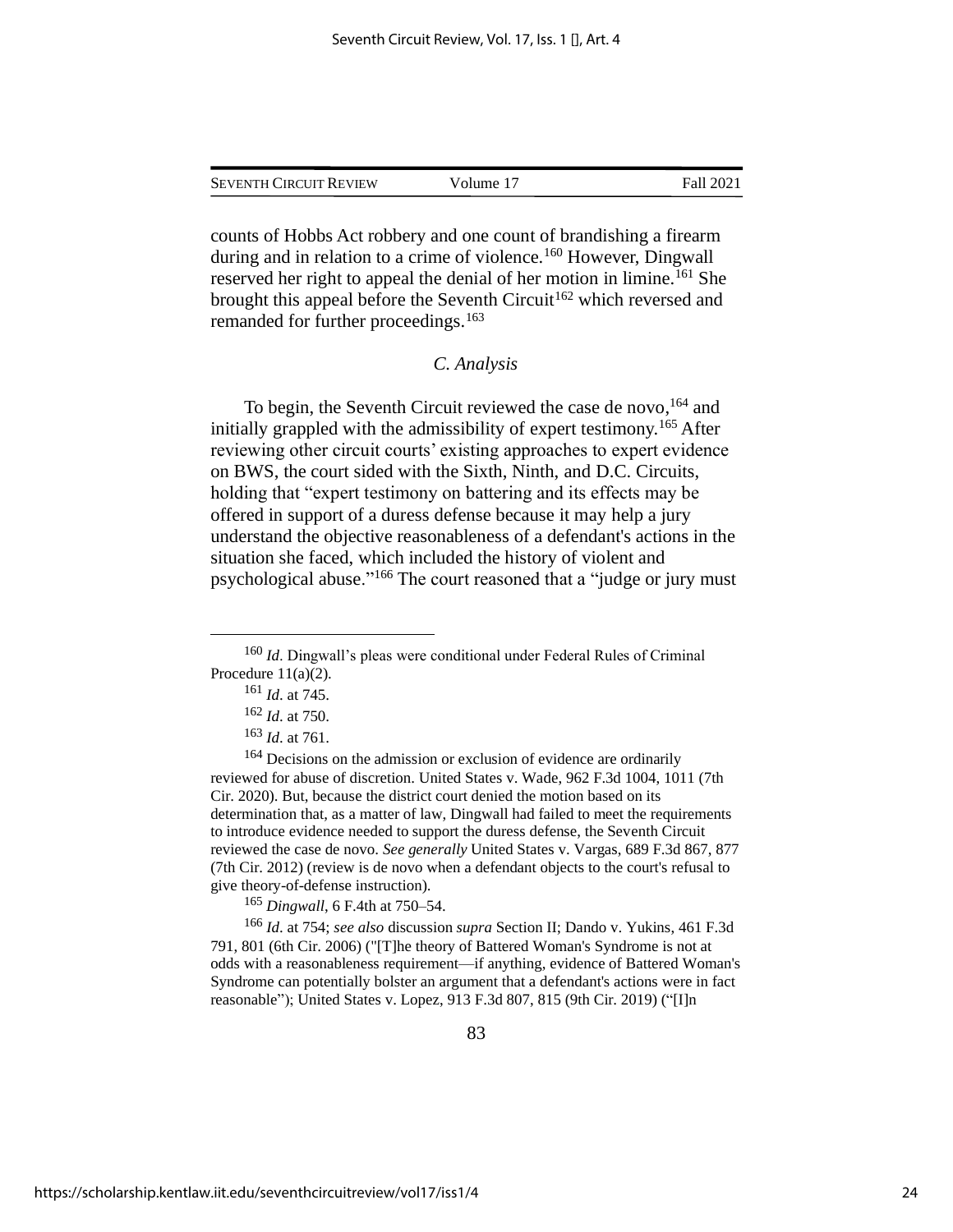| <b>SEVENTH CIRCUIT REVIEW</b> | Volume 17 | Fall 2021 |
|-------------------------------|-----------|-----------|
|                               |           |           |

consider the defendant's situation, and the reasonableness of her actions and choices may be considered in light of what is known about the objective effects of such violent and psychological abuse, not on the particular defendant but more generally."<sup>167</sup>

The government in the case opposed this viewpoint, and urged the court to consider a narrower standard for "objective reasonableness"<sup>168</sup> closely resembling the Tenth Circuit's holding in *Dixon*. <sup>169</sup> But, the court rejected this proposition, holding that "existence of a mental condition should be admissible to help the factfinder consider how a reasonable person with that condition may have responded to the situation."<sup>170</sup> The court did agree with the government's stance that mental conditions are a subjective factor, and that finders of fact cannot consider "the particular defendant's own value judgments and prudential calculations of the information she perceives."<sup>171</sup> But, the court ultimately concluded that the "factual existence of a mental condition is an 'external, concrete factor' that may be demonstrated with evidence,"<sup>172</sup> and the existence of the condition "carries with it relevant factors that can assist in the reasonable person inquiry."<sup>173</sup> The court further delineated between objective and permissible expert

determining whether a fear is well-grounded, the jury may take into account the objective situation in which the defendant was allegedly subjected to duress.").

<sup>168</sup> *Dingwall*, 6 F.4th at 754.

<sup>173</sup> *Id*.

<sup>167</sup> *Dingwall*, 6 F.4th at 754; *see also* Stephanie M. Wildman & Dolores A. Donovan, *Is the Reasonable Man Obsolete?: A Critical Perspective on Self-Defense and Provocation*, 14 LOY. L.A. L. REV. 435, 445-46 (1980-81) ("A reasonable man is not likely to fear death or great bodily injury when a person advances towards him during a verbal altercation. However, a woman who has been repeatedly beaten and once choked into unconsciousness by her husband is likely to fear death or great bodily injury when he advances towards her during a quarrel.").

<sup>169</sup> *Dixon*, 901 F.3d at 1183 (permitting consideration of only "external, concrete factors unique to her" but not whether her "conduct has been influenced by non-tangible psychological conditions that ostensibly alter the defendant's subjective beliefs or perceptions.").

<sup>170</sup> *Dingwall*, 6 F.4th at 755.

<sup>171</sup> *Id*.

<sup>172</sup> *Id*.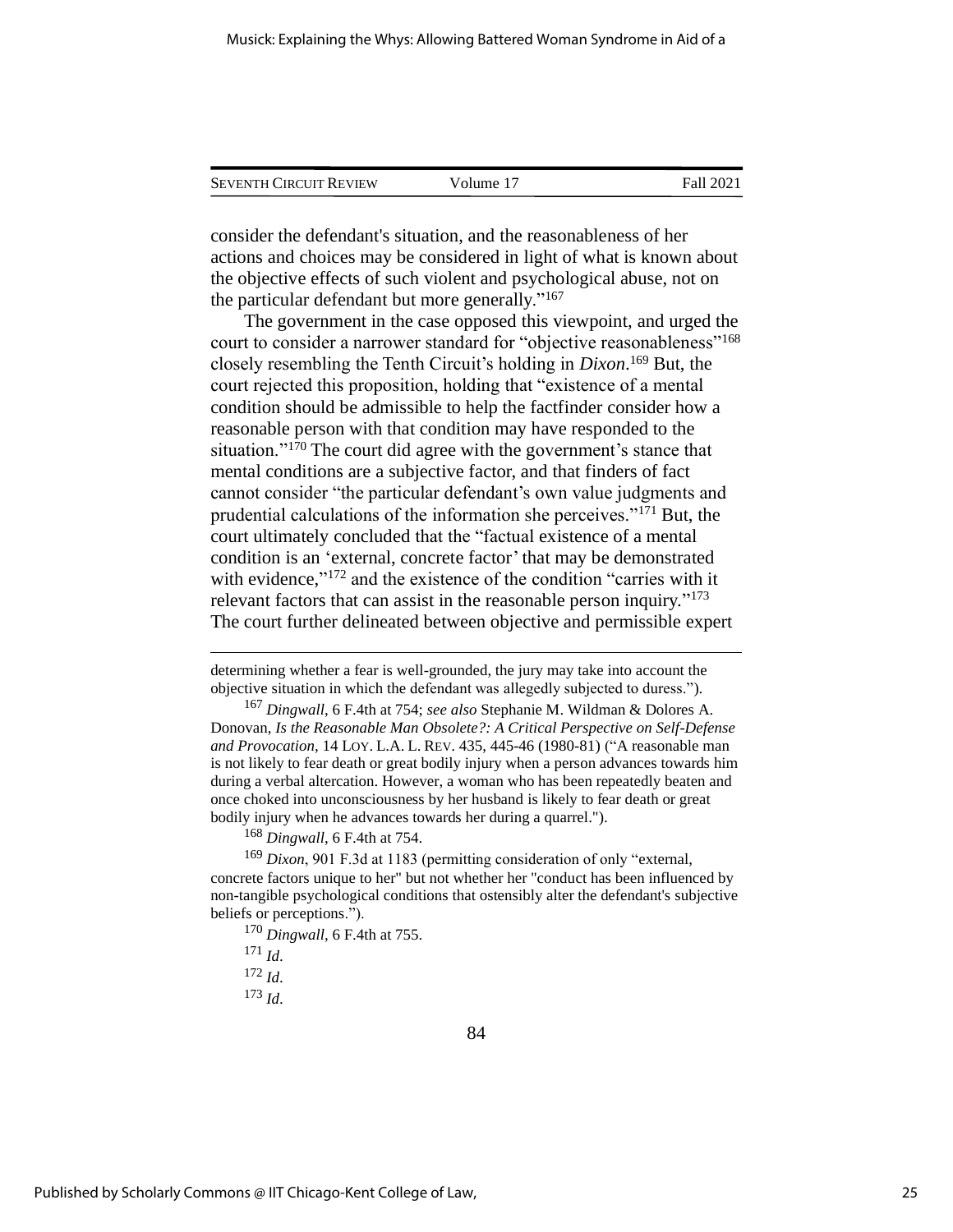| <b>SEVENTH CIRCUIT REVIEW</b> | Volume 17 | Fall 2021 |
|-------------------------------|-----------|-----------|
|                               |           |           |

evidence—those showing "battering and its effects to determine how a reasonable person who has been battered may have perceived a situation,"<sup>174</sup> with subjective and impermissible evidence—to show how the victim "*actually* perceived the situation."<sup>175</sup> Thus, the court adopted an objective reasonableness standard, informed by the victim's personal situation and how that would have impacted her decision making explained through expert testimony.

After solidifying these conclusions, the court grappled with the two prongs of duress. First, because Stanley was not in Dingwall's direct proximity when committing the robberies, the court contended with whether immediate proximity is needed to establish reasonable fear of imminent violence. <sup>176</sup> After looking to the other circuits' decisions regarding this,<sup>177</sup> and taking the Seventh Circuit's precedent into consideration,  $^{178}$  the court rejected a strict physical proximity requirement to fulfill this prong.<sup>179</sup> The court reasoned that a jury

<sup>177</sup> *See* Dando v. Yukins, 461 F.3d 791, 802 (6th Cir. 2006) (concluding that a defendant participating in crime while accompanied by her heavily armed boyfriend who had previously threatened her life would lead a reasonable person in her situation to fear death or serious bodily harm); *see also* United States v. Nwoye, 824 F.3d 1129, 1141 (D.C. Cir. 2016) (reasoning an abuser monitoring the victim's actions and conversations while several states away could be sufficient to establish fear of imminent violence especially when accompanied by expert testimony explaining the concept of hypervigilance); United States v. Lopez, 913 F.3d 807, 820 (9th Cir. 2019) (" . . . a reasonable person can nonetheless be trapped and controlled by another at all times even if there is no overt threat of violence at any given moment.").

<sup>178</sup> *See* United States v. Tanner, 941 F.2d 574, 587 (7th Cir. 1991) (holding that threatened harm must be either "present, immediate, or *impending*") (emphasis added).

<sup>179</sup> *Dingwall*, 6 F.4th at 757; *see also* 2 Wayne R. LaFave, *Substantive Criminal Law* § 9.7(b) (3d ed. 2020) ("[t]he danger need not be real; it is enough if the defendant reasonably believes it to be real.").

<sup>174</sup> *Id*.

<sup>175</sup> *Id*. (emphasis added).

<sup>176</sup> *Id*. at 751.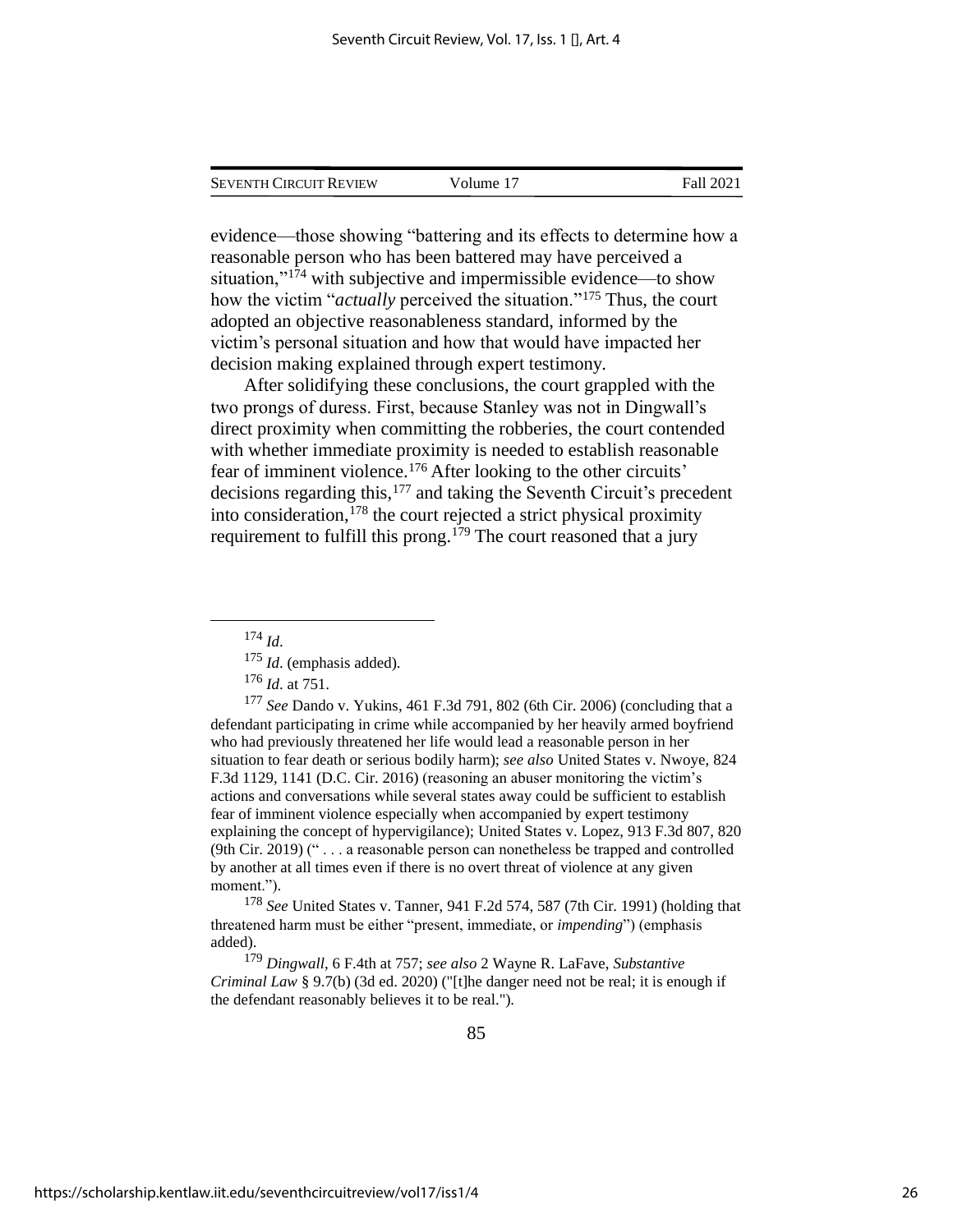| <b>SEVENTH CIRCUIT REVIEW</b> | Volume 17 | Fall 2021 |
|-------------------------------|-----------|-----------|
|                               |           |           |

could conclude that Stanley's conduct demonstrated "an expectation of and level of control over Dingwall, even when physically separate."<sup>180</sup>

The court noted that while "proximity is *not* an explicit requirement under the 'imminence' element,"<sup>181</sup> it could appear "implicit to a commonsense jury that has not heard expert evidence on battering and its effects and knows the defendant had a gun in her possession."<sup>182</sup> Thus, the court emphasized the importance of allowing expert testimony, because it can help a jury evaluate the reasonableness of the victim's beliefs and actions regarding threats of violence.<sup>183</sup>

Next, the court considered whether Dingwall believed Stanley would further abuse her *unless* she committed the offenses.<sup>184</sup> The objective reasonableness standard for a duress defense asks how a reasonable person in Dingwall's shoes would have perceived Stanley's demands. After reviewing Stanley's actions towards Dingwall in relation to the robberies, $185$  the court concluded that a jury could find that Stanley's violence, contrasted with his congeniality towards her after complying with his demands, "showed a level of manipulation

 $185$  The court cited the following considerations: "The day before the first robbery, Stanley hit Dingwall in the eye socket with his gun after she failed to obtain money from her parents. Stanley was worried he was 'hot' from committing several robberies himself, drove Dingwall to a Stop-N-Go, told Dingwall it was her 'turn,' told her to put on a sweatshirt backwards, and put his gun in her hand. The next day, Stanley repeatedly texted and called Dingwall angrily demanding more money. After she committed the second robbery, Stanley was 'nice' to her but 'de-mand[ed] degrading sex.' The next day, Stanley warned Dingwall that she better have the remaining money by the end of the day and told her that Mobil would be a good gas station to 'hit.' Even though Dingwall committed the robbery, Stanley still beat her the morning after, strangling her in front of her daughter."

<sup>180</sup> *Dingwall*, 6 F.4th at 758–59. The court compared Stanley's unpredictable beatings of Dingwall and his demanding and demeaning phone calls to the circumstances in *Nwoye*, where the batterer was not within the victim's immediate proximity, yet demanded prompt communication from her.

<sup>181</sup> *Id*. at 757. (emphasis added).

<sup>182</sup> *Id*.

<sup>183</sup> *Id*. at 758.

<sup>184</sup> *Id*.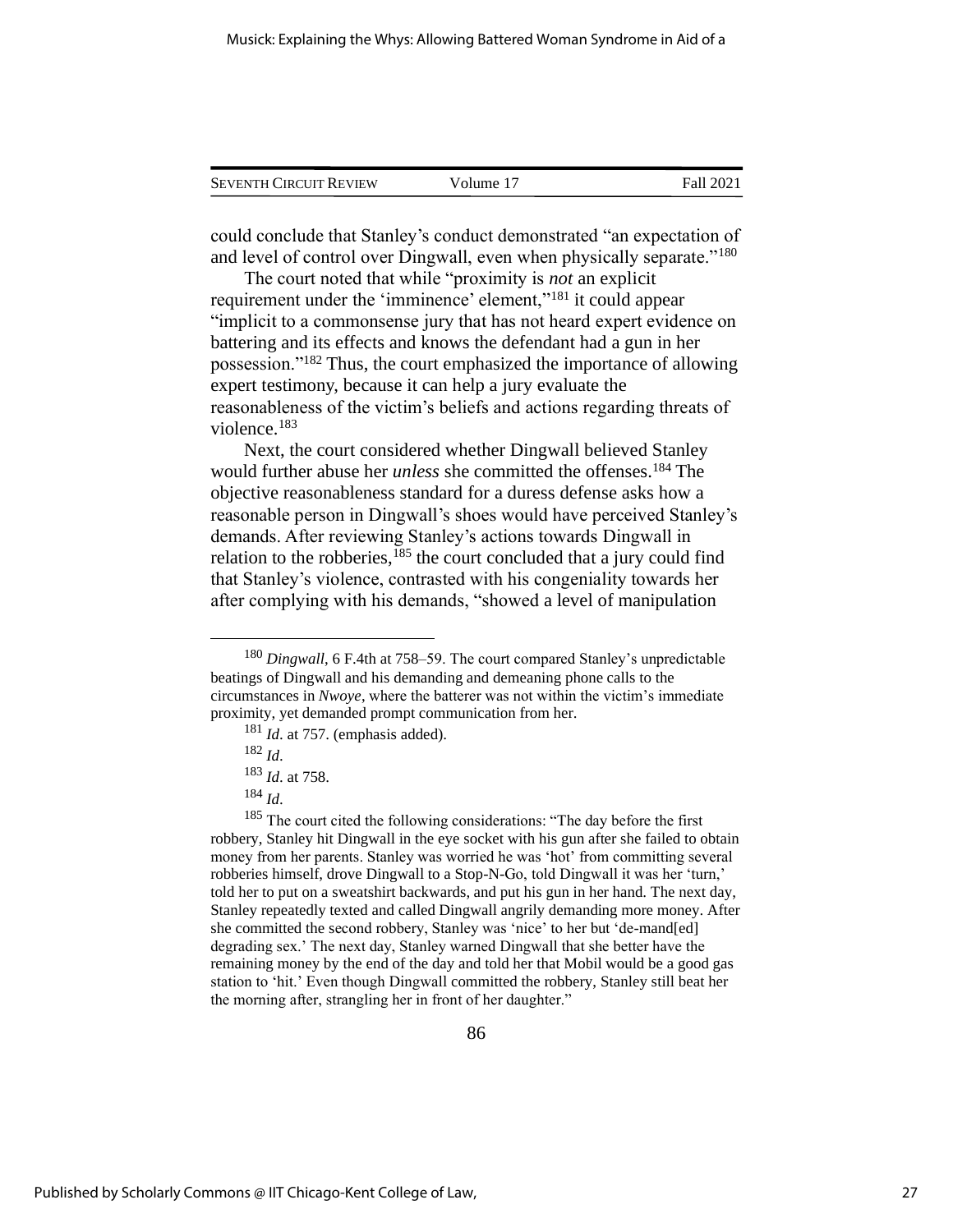| <b>SEVENTH CIRCUIT REVIEW</b> | Volume 17 | Fall 2021 |
|-------------------------------|-----------|-----------|
|                               |           |           |

and a style of communication that could lead a reasonable person in her situation to have interpreted Stanley's demands and behavior as a threat of imminent violence unless she committed each robbery."<sup>186</sup> Thus, presentation of this evidence coupled with expert testimony explaining battering and its effects on the victim would be helpful to a jury when assessing this prong.

Finally, the court considered whether Dingwall had a reasonable alternative to breaking the law. The government argued that because of Stanley's distance from Dingwall while committing the crimes, she arguably could have "escaped, called for help, or otherwise refused to commit each crime."<sup>187</sup> While the court concluded that a jury could be persuaded by this argument, they noted that physical proximity is not determinative of this element.<sup>188</sup> The court went on to explain that the circumstances that Dingwall faced must be the focus of the analysis.<sup>189</sup> Moreover, the court once again emphasized that "repeated abuse and its impact on an objectively reasonable person" are crucial to this analysis, and can be explained through expert testimony.<sup>190</sup>

Overall, the court found that Dingwall presented sufficient evidence and should not have been denied the opportunity to offer evidence of BWS, including Dr. Hanusa's opinion, to support a duress defense.

#### **CONCLUSION**

While the Seventh Circuit's decision did not guarantee Dingwall's success with her duress defense, it established that evidence of BWS and expert testimony are relevant and should be allowed to support a duress defense.

Some courts have taken the critiques and muddied history of BWS into consideration and have begun opting for the phrasing

- <sup>186</sup> *Id*.
- <sup>187</sup> *Id*.
- <sup>188</sup> *Id*.
- <sup>189</sup> *Id*.
- <sup>190</sup> *Id*.

87